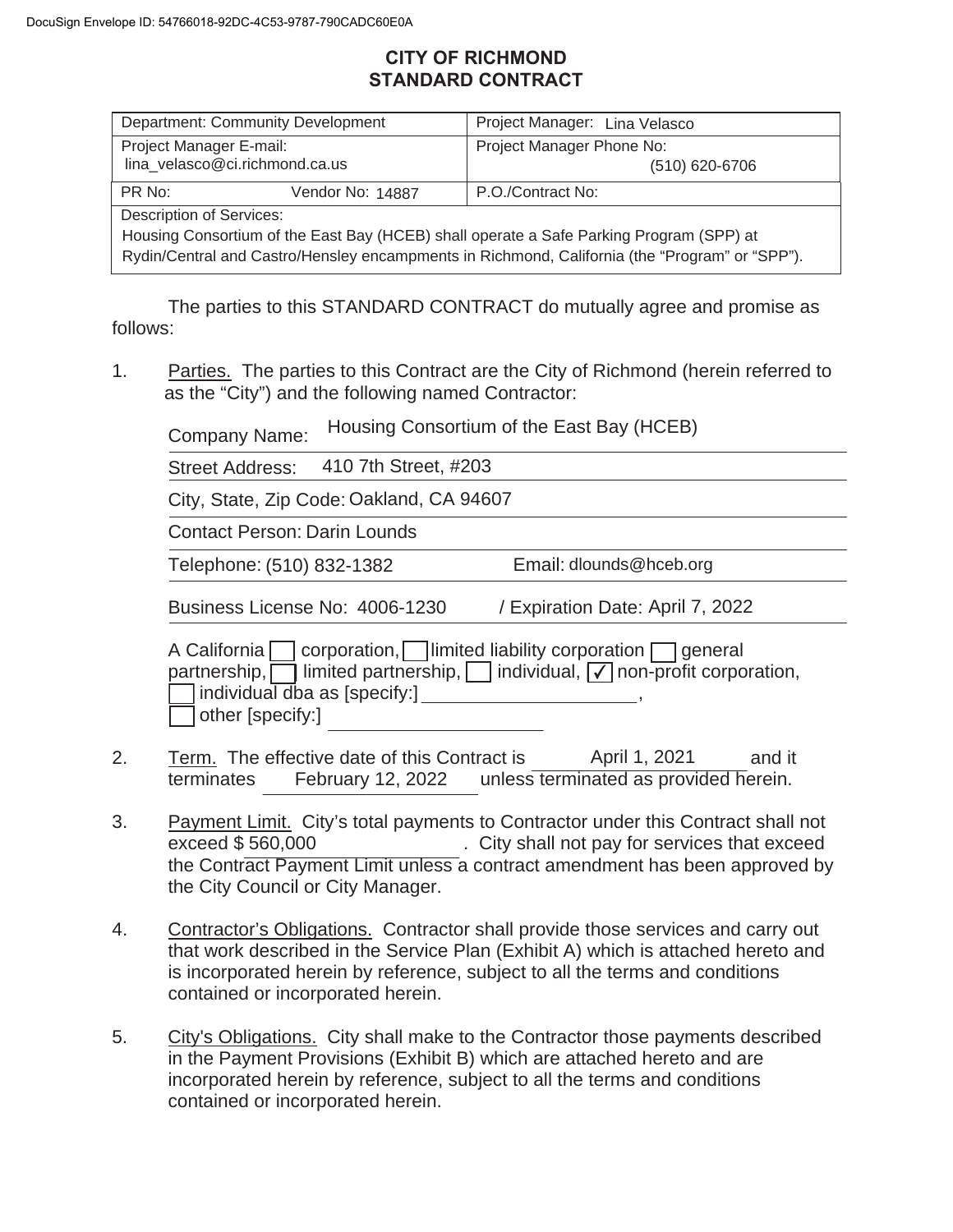- 6. Authorized Representatives and Notices. This Contract is subject to the Authorized Representatives and Notices Provisions (Exhibit C) which are attached hereto and are incorporated herein by reference.
- 7. General Conditions. This Contract is subject to the General Conditions (Exhibit D) which are attached hereto and are incorporated herein by reference, subject to all the terms and conditions contained or incorporated herein.
- 8. Special Conditions. This Contract is subject to the Special Conditions (Exhibit E) (if any) which are attached hereto and are incorporated herein by reference, subject to all the terms and conditions contained or incorporated herein. (Note: other than Public Works contracts, the City will agree to Special Conditions only in unusual circumstances.)
- 9. Insurance Provisions. This Contract is subject to the Insurance Provisions (Exhibit F) which are attached hereto and are incorporated herein by reference.
- 10. Signatures. These signatures attest the parties' Contract hereto:

CITY OF RICHMOND CONTRACTOR: a municipal corporation B١

Title: By: Mayor

I hereby certify that this Contract Title: has been approved by City Council.

DocuSianed by: 'amela (linstian By: **CHARGE CATALOGY** 

Approved as to form:

 $\mathsf{B}$ y: By: Tursa Stricker entering the strike: <sup>-53</sup>©9PM3PH16rnev

Housing Consortium of the East Bay (HCEB)

(\* The Corporation Chairperson of the Board, President or Vice President should sign below)

DocuSigned by: Kury Jch -<br>7866D4576B7423

President

Date Signed:  $5/06/2021$ 

(\* The Corporation Chief Financial Officer, Secretary or Assistant Secretary should sign below)

-7696754D6E7347D...<br>Vice President of the Board

Date Signed: 5/12/2021

 (NOTE: Pursuant to California Corporations Code Section 313, if Contractor is a corporation or nonprofit organization, this Contract (1) must be signed by (a) the Chairperson of the Board, President or Vice-President and (b) the Secretary any Assistant Secretary, the Chief Financial Officer or any Assistant Treasurer.

LIST OF ATTACHMENTS: Service Plan **Exhibit A** Payment Provisions **Exhibit B** Authorized Representatives and Notices<br>
Exhibit C General Conditions **Exhibit D** Special Conditions **Exhibit E** Insurance Provisions **Exhibit F** Standard Contract/EJ/TE 9-26-07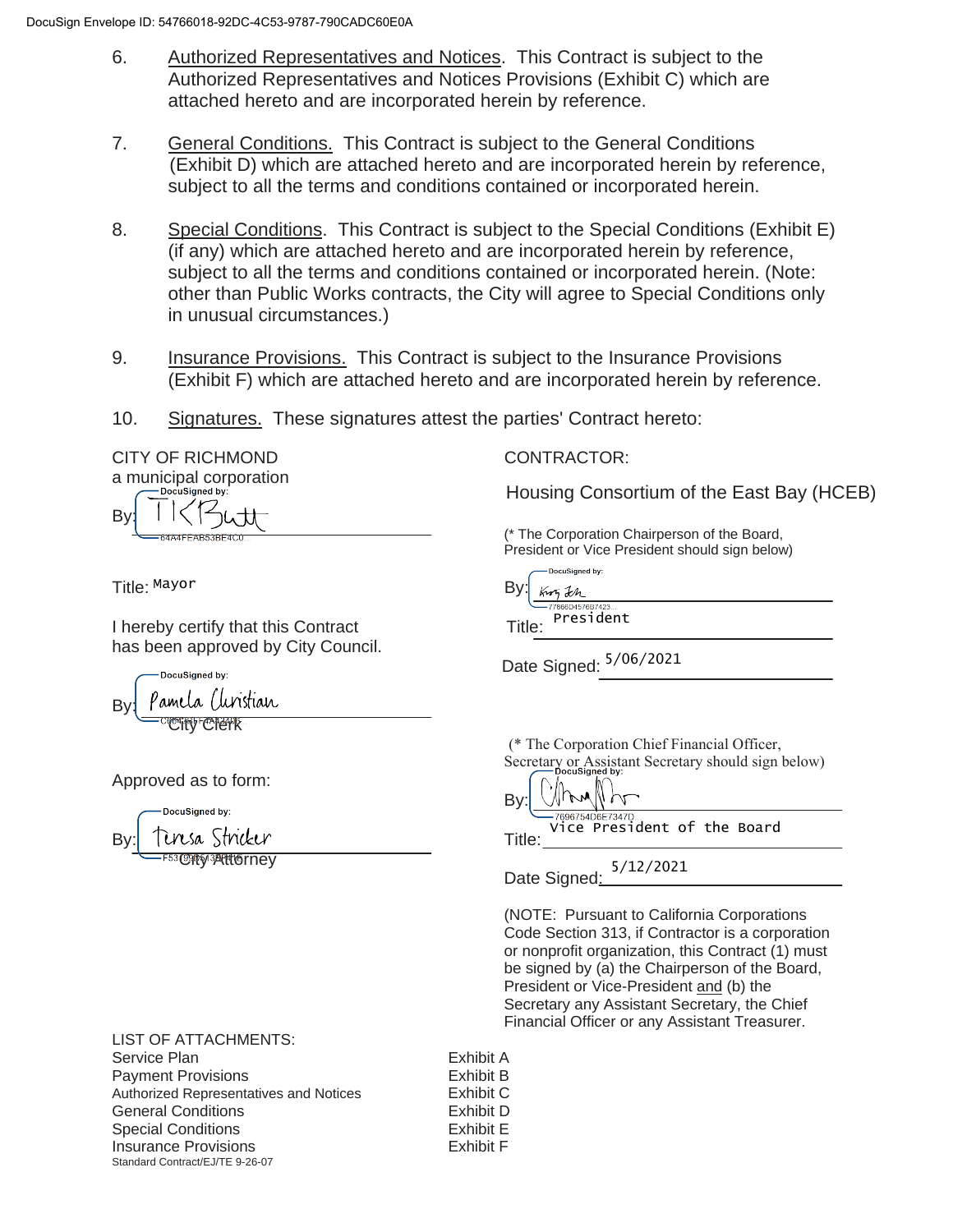For the Contract between the City of Richmond and Housing Consortium of the East Bay (HCEB)

# **EXHIBIT A SERVICE PLAN**

Contractor shall, to the satisfaction of the City of Richmond , perform the following services and be compensated as outlined below:

 Housing Consortium of the East Bay (HCEB) shall operate a Safe Parking Program (SPP) at Rydin/Central and Castro/Hensley encampments in Richmond, California (the "Program" or "SPP"). Contractor is responsible for parking management services, coordinating program security services, regular engagement with program participants, and oversight of the day-to-day operations as described in the Scope of Work.

The Safe Parking Program will provide security, amenities and linkages to critical services for a minimum of 80 vehicle households across the two encampments identified above. The program is designed to serve clients who live in their vehicles. The target population for this program is Richmond residents who are living in their vehicles.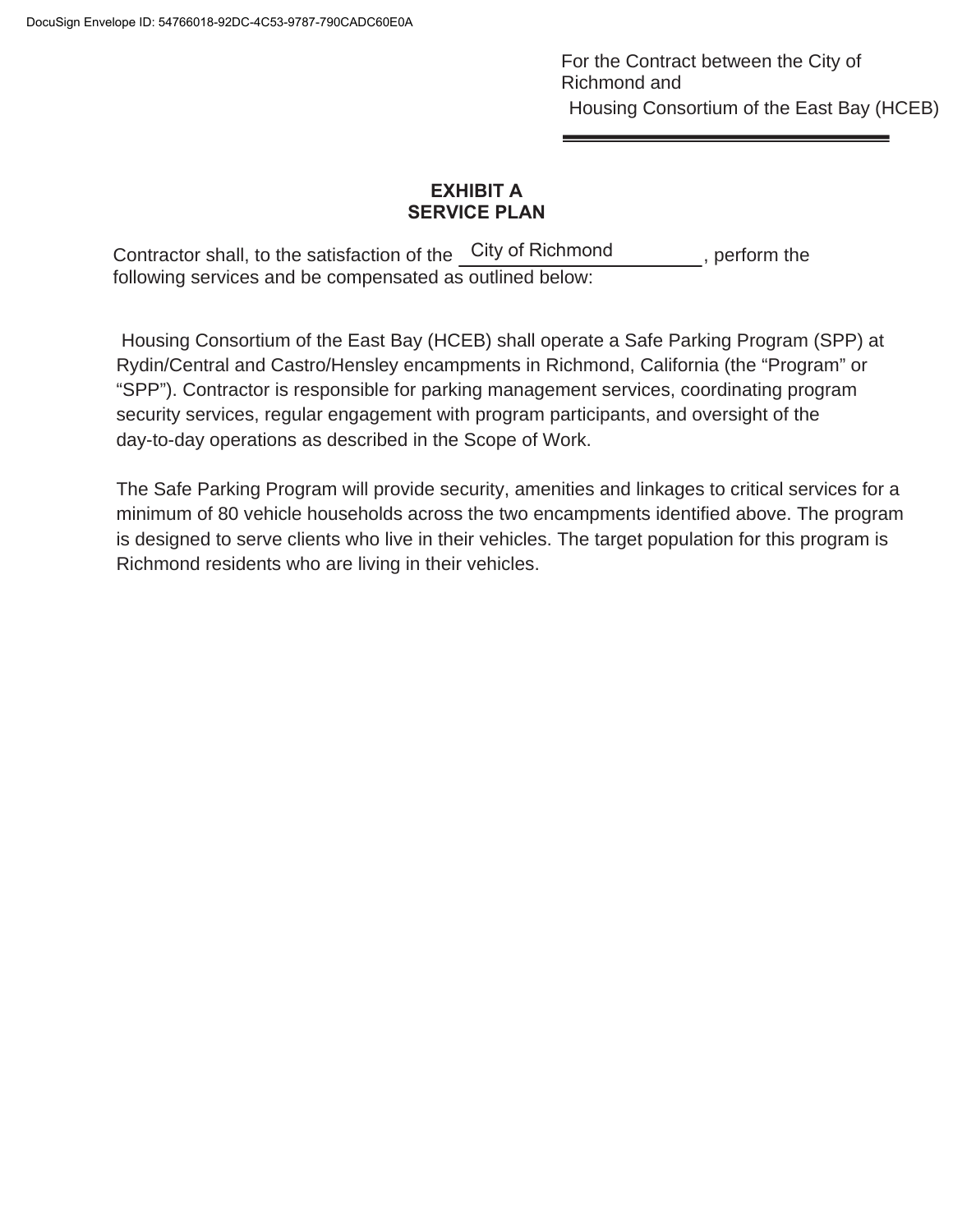

# **Rydin / Castro Safe Parking Contract Objectives**

Assumption 80 vehicles (~40 at each site)

### **Process Objective**

- All site amenities will be available to all program participants, as supplies last.
- x HCEB shall provide housing navigation and support services to at least 30 individuals on average each day Monday through Friday

### **Quality Objective**

x HMIS project entry timeliness - new information, such as housing status, shall be updated weekly

### **Impact Objective**

- By December 31, 2021, 100% of clients have completed a housing plan
- By December 31, 2021, 65% of clients will have exited the program to stable housing
- x By December 31, 2021, 75% of clients are connected to primary care/ health care provider
- x By December 31, 2021, 40% of clients will have increased their income, (via employment, public benefits, or making lifestyle changes)
- x By December 31, 2021, 80% of clients will be enrolled in public benefits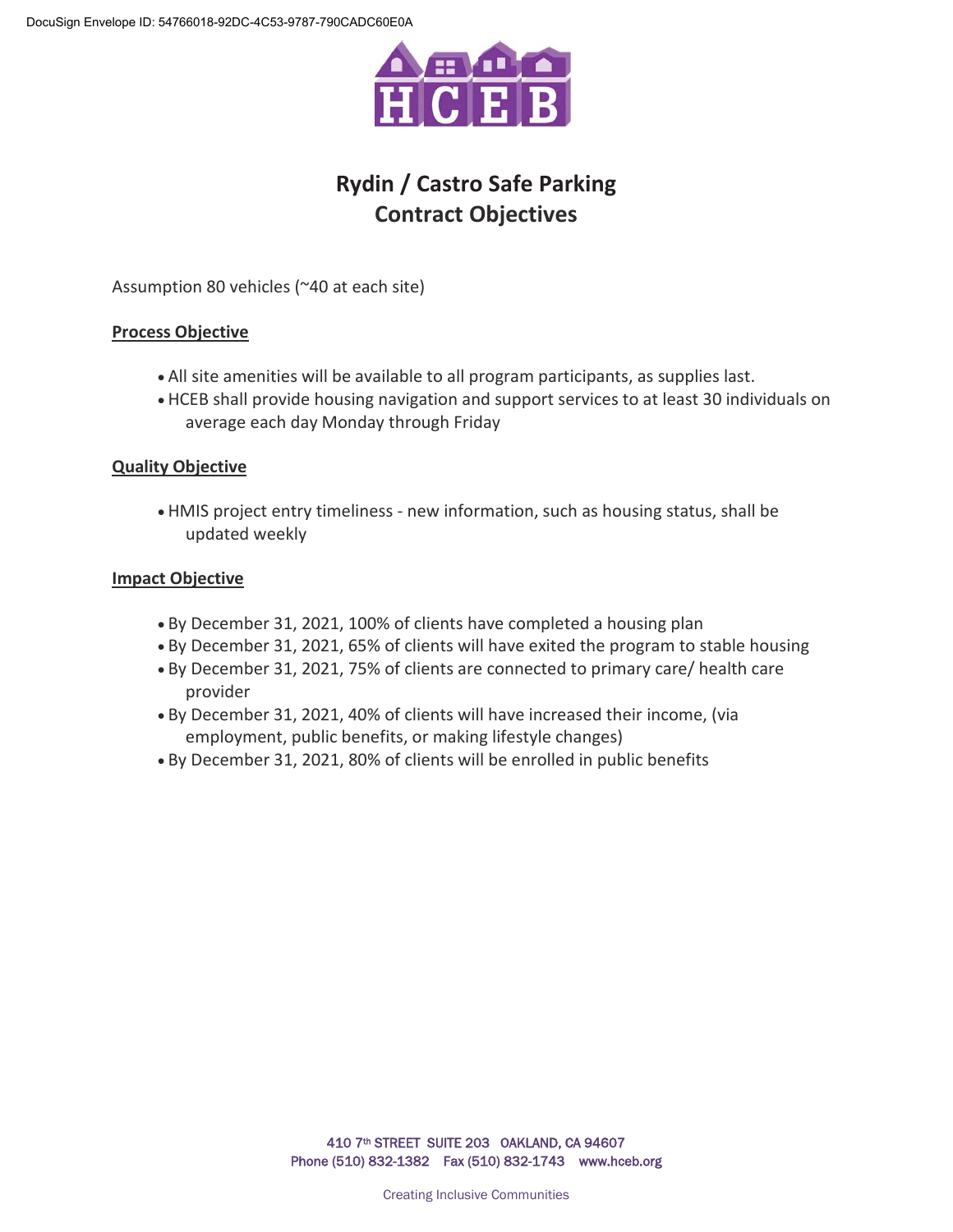## **RYDIN/CASTRO SAFE PARKING PROGRAM HCEB PROPOSED SCOPE OF WORK**

### **A. SERVICES TO BE PROVIDED**

Contractor shall operate a Safe Parking Program (SPP) at Rydin/Central and Castro/Hensley encampments in Richmond, California (the "Program" or "SPP"). Contractor is responsible for parking management services, coordinating program security services, regular engagement with program participants, and oversight of the day-to-day operations as described in this Scope of Work.

The Safe Parking Program will provide security, amenities and linkages to critical services for a minimum of 80 vehicle households across the two encampments identified above. The program is designed to serve clients who live in their vehicles. The target population for this program is Richmond residents who are living in their vehicles.

## **B. SERVICES DETAIL**

## **1. Parking Management Services**

- a. Program Specifics
	- The program will operate at the site of 2 vehicle encampments at Rydin/Central and Castro/Hensley in the City of Richmond.
	- Contractor will provide parking management and coordinate program security.
	- Contractor shall comply with all state and local laws in operation of the program, including the provision of overnight parking permits for program participants.
	- Contractor shall facilitate and maintain community safety and security, including but not limited to maintaining designated emergency evacuation routes and procedures.
	- Parking will be available to program participants 24 hours a day. Program length of stay is a maximum of 8 months. No extensions will be granted. Overnight parking privileges will be rescinded for any vehicles remaining at the end of the program term.
- b. Outreach, Intake, Assessment
	- Contractor is responsible for outreach to vehicle households and management of the intake process. Outreach will be coordinated with other communitybased outreach entities.
	- Contractor will ensure that all clients receive a program orientation and sign program guidelines and a program grievance policy upon entry. Contractor will provide the following documents to Program participants:
	- "Safe Parking Program Agreement" attached hereto as Attachment A.
	- "Code of Conduct and Safe Living Expectations for Safe Parking Program", attached hereto as Attachment B.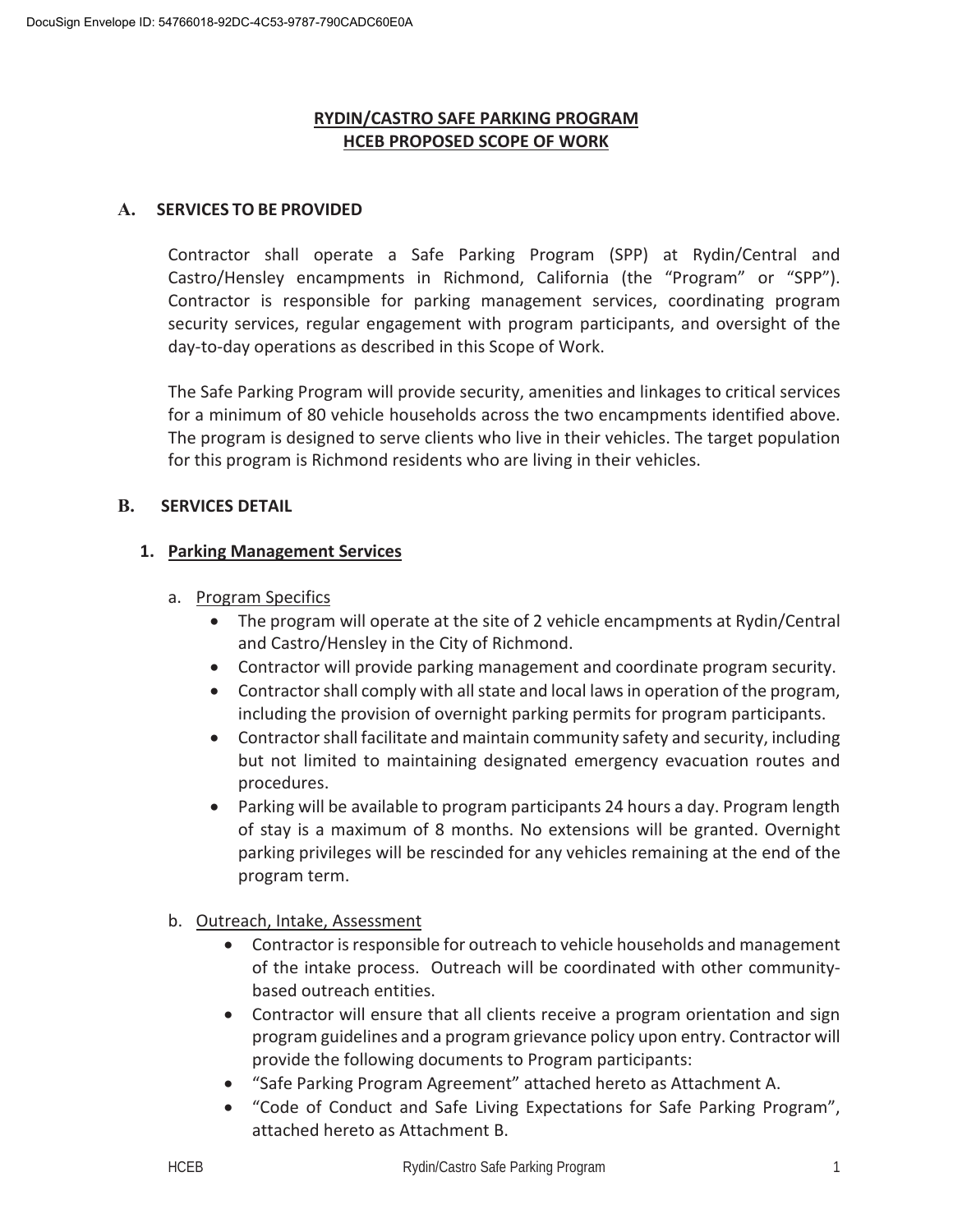- Contractor shall ensure that participants review and comply with all terms and conditions of the Program documents referenced in section B.1.b.ii above.
- Contractor will manage the parking and not allow new participants as other participants exit the program.
- Contractor will ensure that all vehicle households receive a Coordinated Entry System (CES) intake within the first 90 days of entry into the program.
- Contractor will provide all vehicle households with housing and shelter referrals. Contractor will support each vehicle household in their transition to housing or shelter.
- Target Program Exit Schedule:

May 1 to June 30, 2021: 10 July 1 to August 31, 2021: 20 September 1 to October 31, 2021: 25 November 1 to December 31, 2021: 25 Total Program Exits: 80

- c. Staffing/Program Oversight
	- Contractor shall ensure that Program staff are on-site between the hours of 7:00am and 7:00pm, Monday-Friday.
	- Contractor shall ensure that an on-site Security Guard or Safety Guardian is on-duty 2<sup>nd</sup> and 3<sup>rd</sup> shift Monday-Friday and 24/7 weekends.
	- Contractor shall assign each vehicle to a specific PARKING space.
	- Program Manager will ensure participants are residing in their assigned space and will ensure that all vehicle occupants abide by Program Agreement and Code of Conduct.
	- Program Manager shall provide basic safety and security duties as well as resolve any issues as they occur.
	- The Program Manager will be the program's point of contact to City staff. The Program Manager will be responsible for direct oversight of Program Monitoring services.
	- Contractor and its staff shall model positive attitudes and restorative approaches in its relationships with participants.
- d. Engagement Services to be provided by the Contractor
	- i. Build trusting relationships and develop a rapport that leads to acceptance and openness to receiving or seeking help.
	- ii. Inform participants of opportunities to receive homeless services.
	- iii. Program Manager will coordinate weekly program meetings for participants to address any issues as they arise including program issues, conflict resolution, or reaching out to service providers on behalf of participants.
	- iv. Create (with input from program participants), maintain, and publicize a weekly calendar of service engagement opportunities and community building events available to participants.
	- v. Invite service providers to offer their services on-site to program participants (e.g. clean slate, anger management, good tenancy workshops, etc.)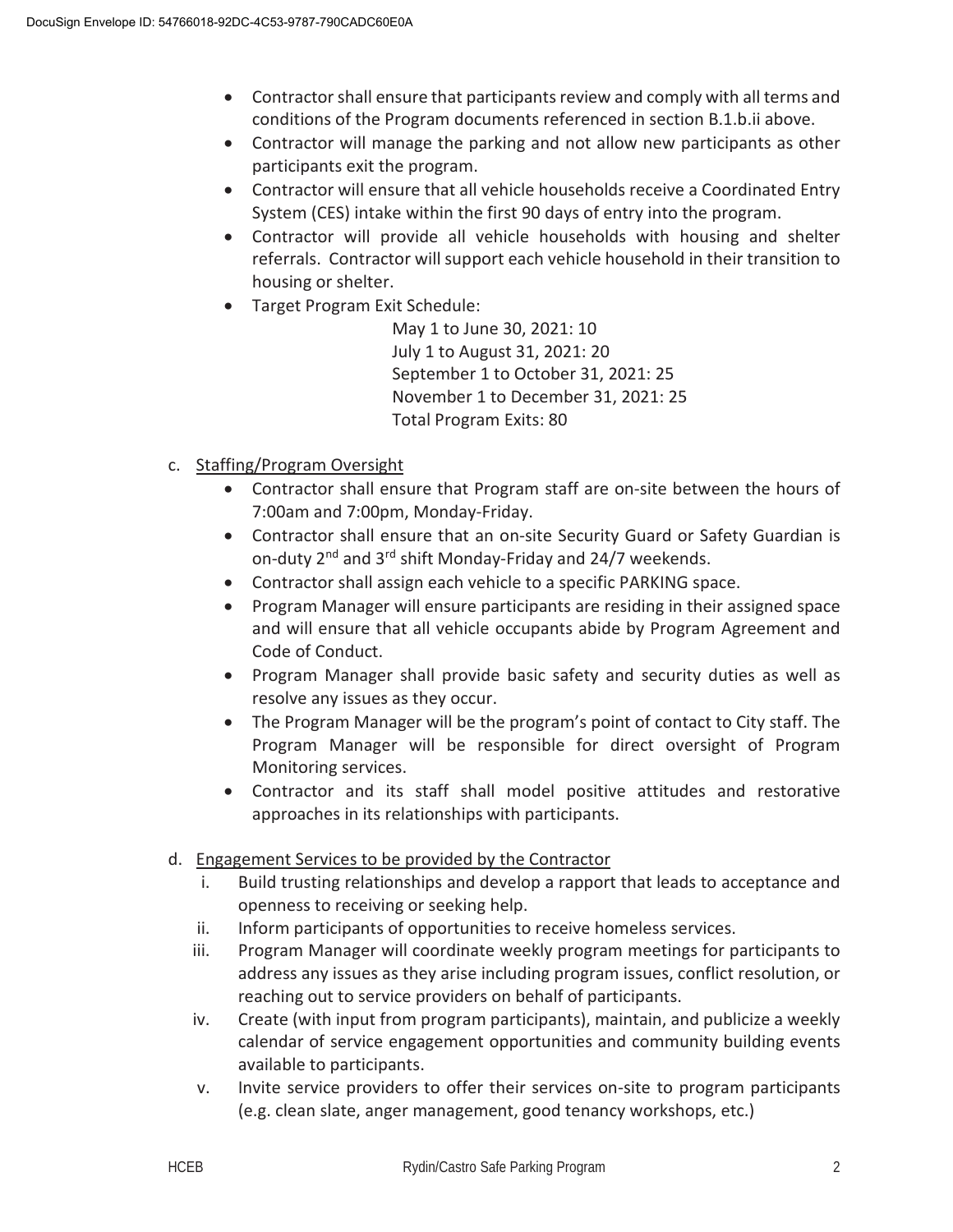- vi. Meet regularly with City of Richmond and Contra Costa County staff and other service providers to communicate about participant needs, successes, progress, and challenges in order to collaboratively support participant success.
- vii. Manage flexible funds designed to assist clients with expenses related to vehicle issues (e.g. emergency repairs, registration, etc).
- e. Contractor shall provide the following Facilities services:
	- Portable toilets and wash stations at each site; Contractor shall ensure contracted maintenance and cleaning are completed.
	- Waste tank dumping is not provided by Contractor. Clients will be responsible for dumping their waste tanks at proper, offsite facilities.
	- Participants shall use portable toilets provided on-site. There will be no waste disposal services provided for RV waste tanks.
	- RV waste tank dumping will not be permitted.
	- No water hookups will be provided.
	- Contractor shall provide drinking water at a central water station.
	- Contractor shall ensure that each RV has a working smoke detector and all RV's and passenger vehicles will have a fire extinguisher at all times
	- Contractor shall address any emergencies such as fire evacuation, police intervention, injury reports, etc.
	- Contractor shall manage and coordinate volunteers who want to participate in the project.
	- Contractor shall ensure all waste and garbage are disposed of inside the program dumpster, if provided.
	- Contractor is responsible for the removal of abandoned vehicles from the program site.

# **2. Program Security Services**

- a. Contractor shall provide the following Program Security services:
	- i. Program security shall be provided 8 hours/day Monday-Friday and 24/7 weekends.
	- ii. Security staff are responsible for addressing any safety and security concerns as they arise.
	- iii. Security staff will engage in de-escalating conflicts as they arise and call on emergency services (Richmond Fire Department, Ambulance, Police) on an asneeded basis.
	- iv. Security will ensure that only authorized vehicles are at the program site and suggest interventions to prohibit new vehicles from entering vacated parking spots.
		- i. Contractor shall:
			- 1. provide overnight parking permits to all program participants. City staff will provide support in coordination with relevant City departments.
			- 2. Coordinate with City to red paint curbs that don't currently have vehicles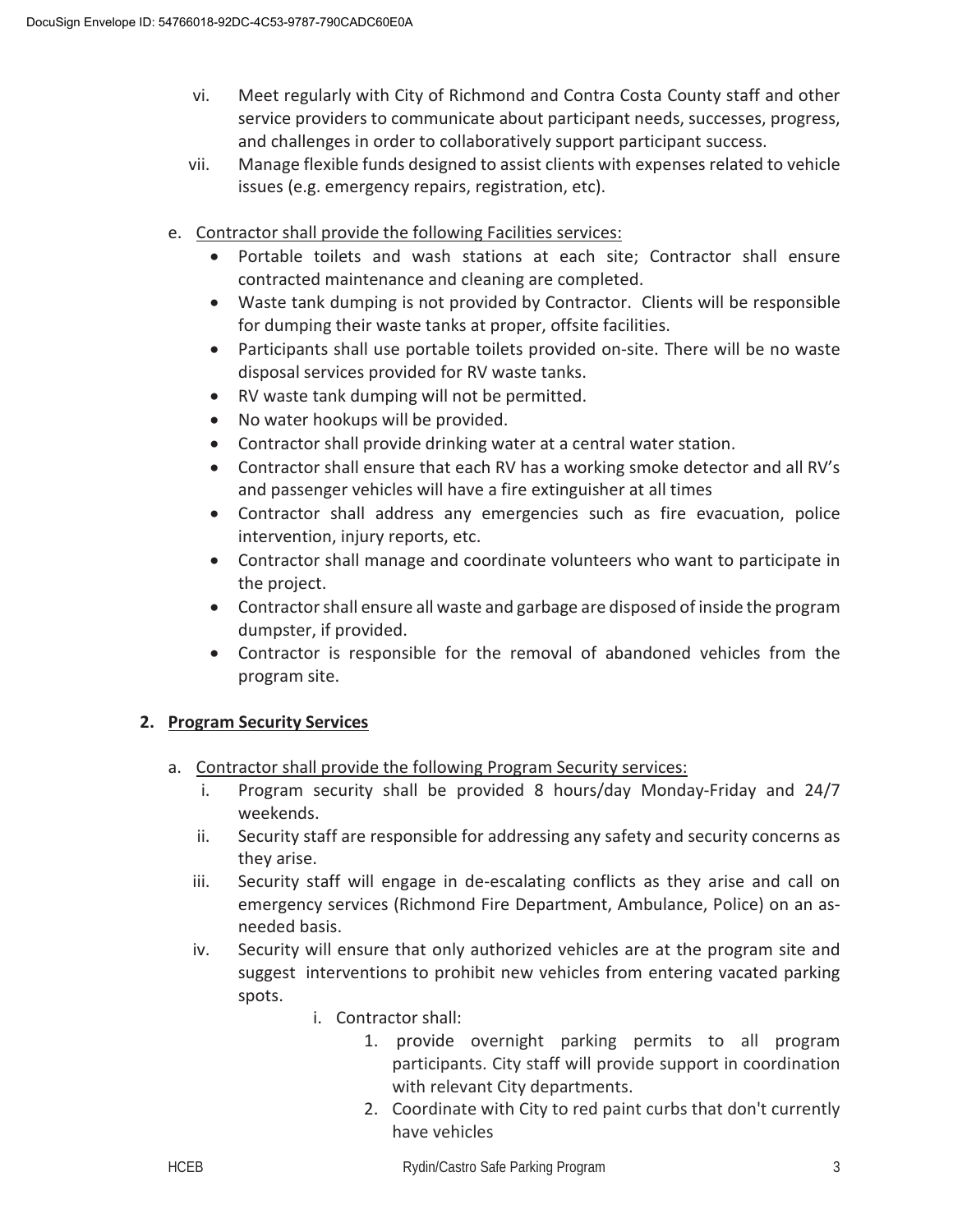- 3. Coordinate with City to red painting curb as vehicles leave
- 4. Coordinate with City to block open spaces with K-rails, as needed to restrict parking
- 5. Coordinate with City to enforce overnight parking ban for vehicles without overnight parking permits
- v. Security will ensure that quiet hours are maintained from 10:00PM to 8:00AM each day.

# **C. SERVICE OBJECTIVES AND REPORTING**

## **1. Contractor shall meet the following Outcome Objectives**

a. One hundred percent of program participants receive a Coordinated Entry Assessment

## **2. Reporting**

- a. HCEB will conduct a weekly census at the Rydin Road site.
- b. Reports shall be submitted by Contractor on a weekly basis, with electronic submissions due on Friday of each week.
- c. Reports shall be submitted to Lina Velasco, Community Development Director
- d. Reports will include the following:
	- i. Total number of vehicles and program participants at the time of the report.
	- ii. Number of participants who exited the program since the previous report, and cumulatively with outcomes for each.
	- iii. Flex funds used, including amount and purpose.

# **D. Budget**

- 1. Contractor shall comply with the attached Budget**.**
- 2. With prior written approval from City, Contractor may modify budget line items of up to fifteen (15%) percent of the indicated line item provided that the total compensation amount is not exceeded.
- 3. Budget line-item modifications shall not alter any terms of this Agreement, including but not limited to the scope of services, time of performance, or compensation amount.
- 4. All email requests for budget line-item modifications should be accompanied by a brief note requesting and explaining the changes, including a description of the specific line items and the reasons for the requested change. The email requesting a budget lineitem modification should be accompanied by a revised budget with a column for the original budget, a column for the modification amount by line item, and a final column listing the final budget with modification.
- 5. ADVANCE: Upon execution of this Agreement, City may provide an advance in the amount of *\$65,000*. Advance payments shall be offset against subsequent payments to Grantee at the rate of one-twelfth (1/8th) of the advanced amount.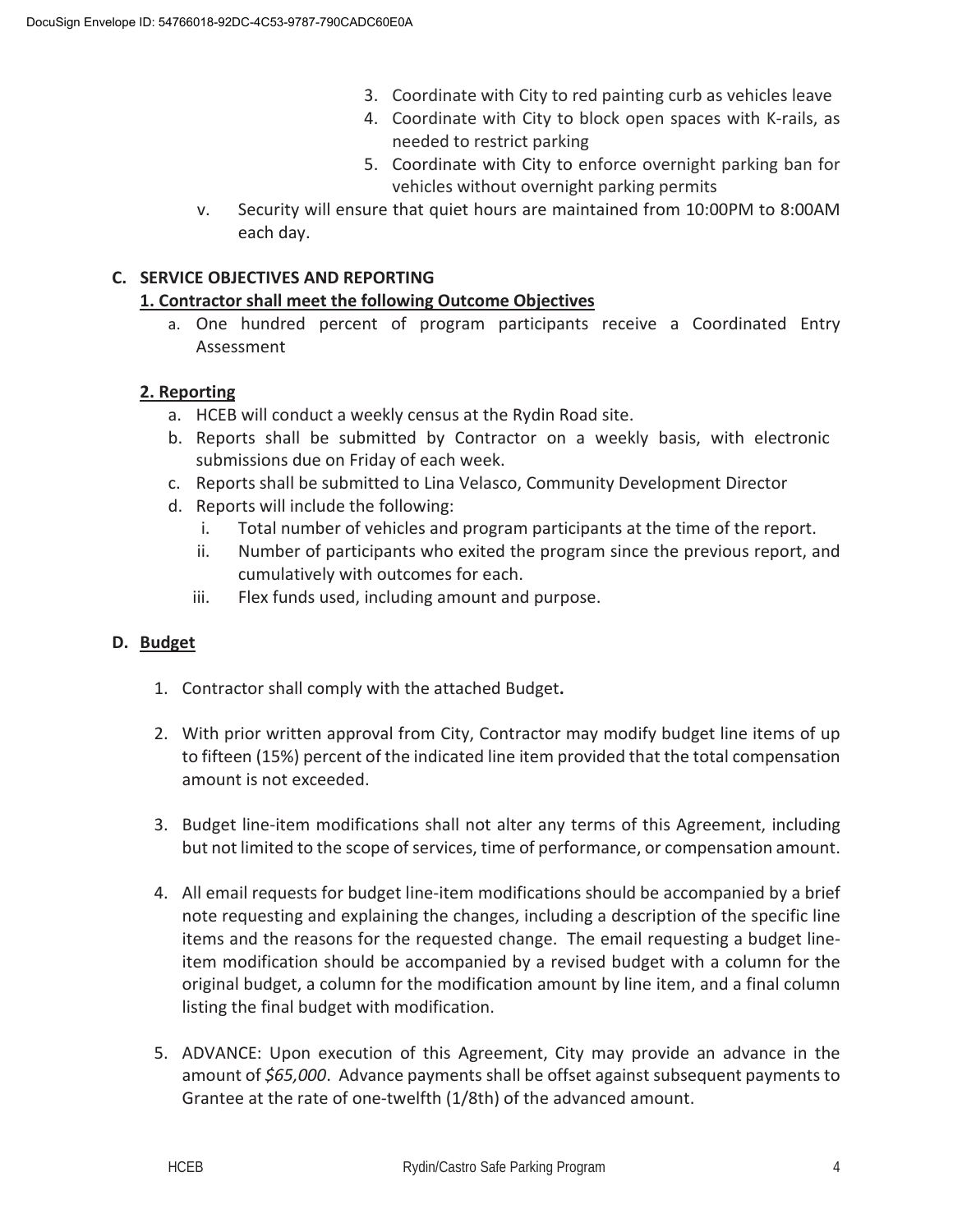| <b>City Provisions</b>     |                                                                        |
|----------------------------|------------------------------------------------------------------------|
| <b>Trash Disposal</b>      | The City will seek to identify services from Republic, unless there is |
|                            | a service HCEB recommends                                              |
| Defining an Address        | HCEB will obtain a PO Box to serve as an address for the program       |
|                            |                                                                        |
| Program Plan               | Working with HCEB, the City will handle the program plan and           |
|                            | approvals from Fire, Water Resources and any other appropriate         |
|                            | City department. The program plan should include EMS access            |
|                            | plans, and an evacuation plan.                                         |
| <b>General Maintenance</b> | City will conduct a multidisciplinary program inspection. The City     |
|                            | will remove any trash and debris on the site, ensure that lighting is  |
|                            | working properly, and provide tree trimming and vegetation             |
|                            | removal, where necessary, or coordinate requests with the East         |
|                            | Bay Regional Park District. The City will provide service for general  |
|                            | maintenance issues at the site.                                        |
| <b>Risk Management</b>     | City will conduct a risk assessment.                                   |
|                            |                                                                        |
| Parking/Signage            | The City will provide appropriate trespassing signage to notify non-   |
|                            | participants of the private status of the program, in addition to any  |
|                            | street signage or curb painting needed to discourage parking           |
|                            | outside or around city-controlled property.                            |
| Management                 | The City will provide management for the general contract with         |
|                            | HCEB, and HCEB will report to Lina Velasco, Community                  |
|                            | Development Director.                                                  |
| <b>Oversite Committee</b>  | The City, in partnership with HCEB, will develop an advisory           |
|                            | committee that meets periodically to update staff and community        |
|                            | members about the work at the program                                  |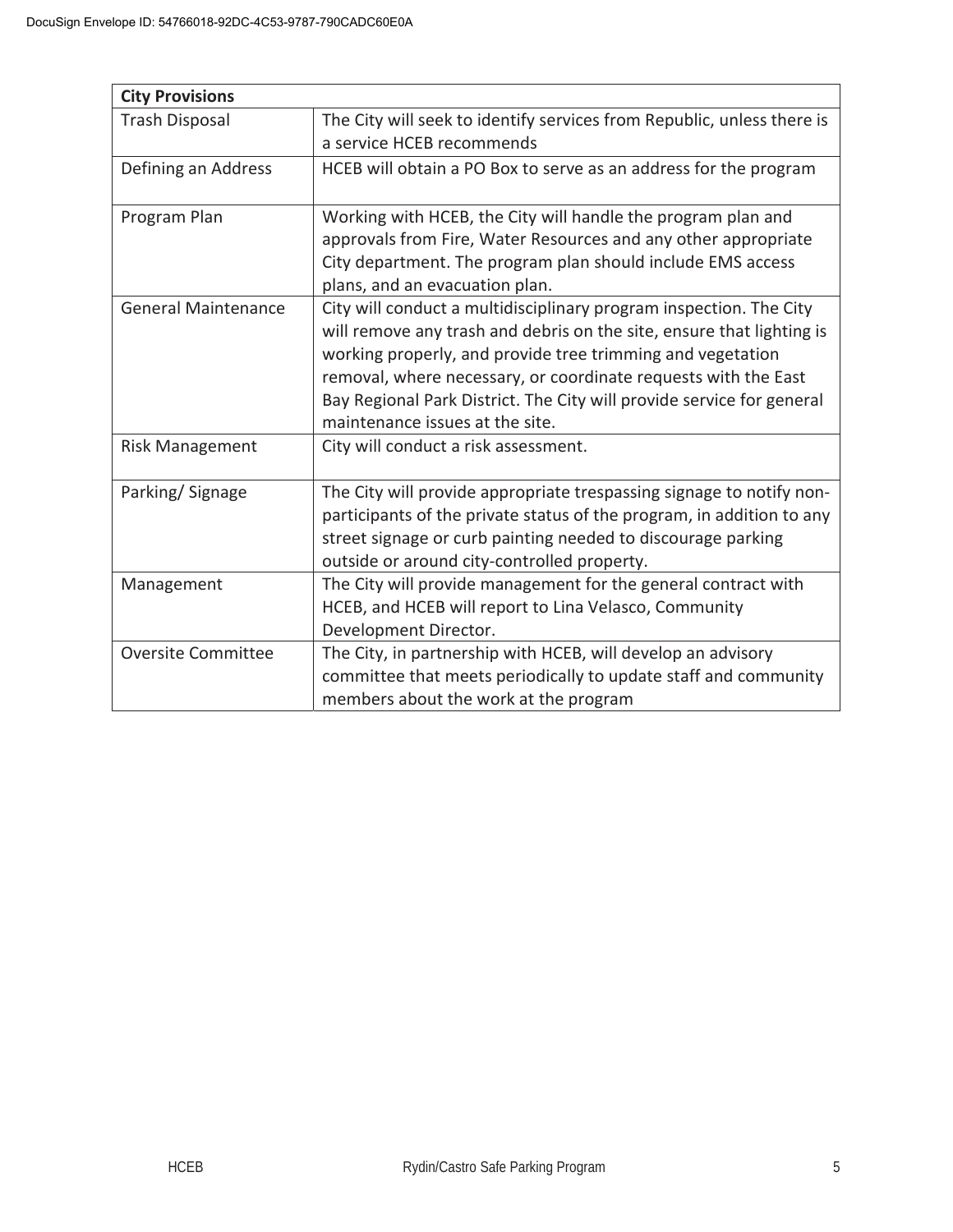# **EXHIBIT B PAYMENT PROVISIONS**

# *{PLEASE NOTE THAT THE CITY OF RICHMOND SHALL NOT PAY FOR SERVICES THAT EXCEED THE CONTRACT PAYMENT LIMIT UNLESS A CONTRACT AMENDMENT HAS BEEN APPROVED BY THE CITY COUNCIL OR THE CITY MANAGER}*

- 1. Provided Contractor is not in default under this Contract, Contractor shall be compensated as provided below.
- 2. Any and all payments made pursuant to this Contract shall be subject to the Contract Payment Limit. The Payment Limit includes expenses (phones, photo copying, meals and travel etc). Invoices, shall be adequately detailed, based on accurate records, and be in a form reasonably satisfactory to the City. Contractor may be required to provide back-up material upon request.
- 3. Contractor shall submit timely invoices to the following address:

Attention: City of Richmond, Finance Department - Accounts Payable Project Manager: Lina Velasco **Canada Experiment**: PO Box 4046 Richmond, CA 94804-0046 Department: Community Development

- 4. All invoices that are submitted by Contractor shall be subject to the approval of the before payments shall be authorized. City's Project Manager, Lina Velasco
- 5. The City will pay invoice(s) within 45 days after completion of services to the City's satisfaction. The City shall not pay late fees or interest.
- 6. A Richmond business license shall be obtained before any payment under this Contract shall be authorized and the business license must be kept current during the term of this Contract for payments to continue to be authorized.
- 7. All insurance coverage required by this Contract shall be provided by the Contractor before this Contract shall be executed by the City. The insurance coverage must be kept current during the term of this Contract for payments to continue to be authorized.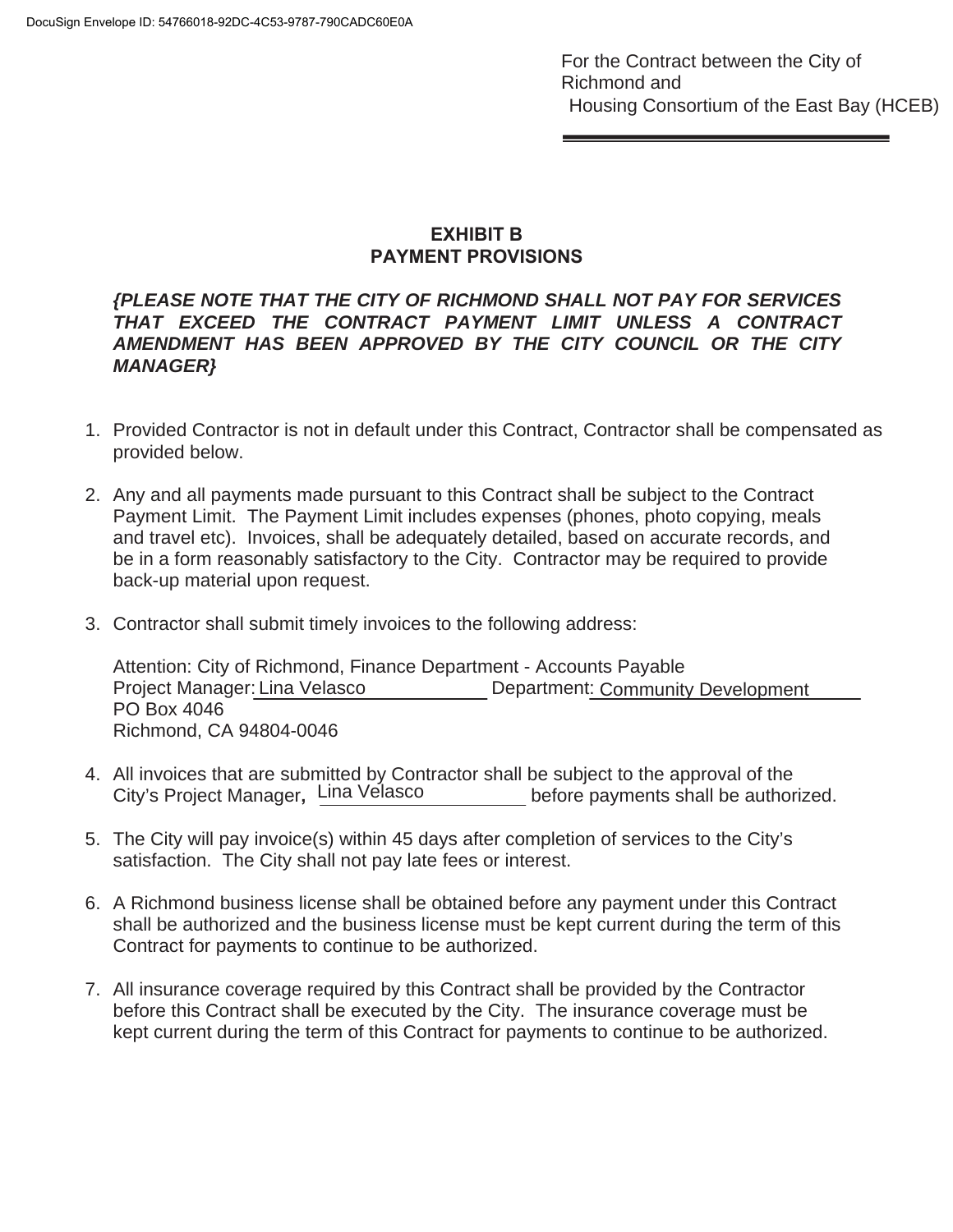# **EXHIBIT C AUTHORIZED REPRESENTATIVES AND NOTICES**

- 1. Notices. All notices, demands, statements, or communications provided for by this Contract shall be in writing and may be delivered by deposit in the United States mail, postage prepaid. Notices to the City shall be addressed to the Department Head and (as delineated below in section 1.1) to the project manager responsible for the administration of or the supervision of the scope of work under this Contract. Notices to the Contractor shall be addressed to the party designated by Contractor (as delineated below in section 1.2). Notice shall be deemed delivered (a) upon personal delivery; (b) as of the fifth business day after mailing by United States certified mail, postage prepaid, addressed to the proper party; or (c) as of 12:00 p.m. on the second business day immediately after the day it is deposited with and accepted by Federal Express, or a similar overnight courier service, addressed to the proper party and marked for next business day morning delivery. For the purposes of this Contract, a "business day" means any day Monday through Friday that is not a holiday recognized by the federal government or the State of California.
	- 1. 1 CITY hereby designates as its Authorized Representative the Project Manager whose name and address are as follows:

Lina Velasco

City of Richmond

450 Civic Center Plaza

Richmond, CA 94804-0046

1. 2 CONTRACTOR hereby designates as its Authorized Representative the Project Manager whose name and address are as follows:

Darin Lounds

Ī

Housing Consortium of the East Bay (HCEB)

410 7th Street, #203

Oakland, CA 94607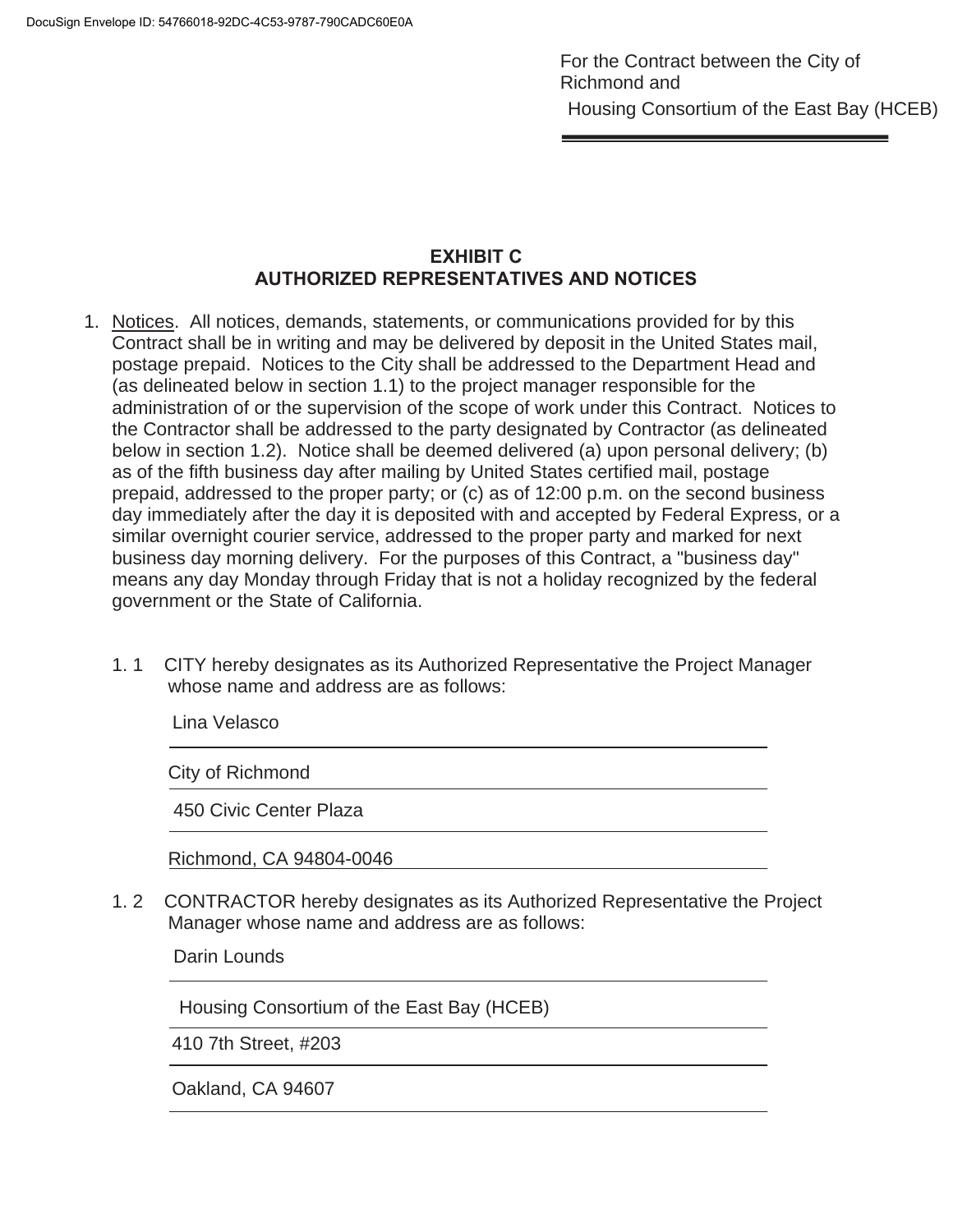# **EXHIBIT D GENERAL CONDITIONS**

- 1. Independent Contractor. Contractor acknowledges, represents and warrants that Contractor is not a regular or temporary employee, joint venturer or partner of the City, but rather an independent Contractor. This Contract shall not be construed to create an agency, servant, employee, partnership, or joint venture relationship. As an independent Contractor, Contractor shall have no authority to bind City to any obligation or to act as City's agent except as expressly provided herein. Due to the independent Contractor relationship created by this Contract, City shall not withhold state or federal income taxes, the reporting of which shall be Contractor's sole responsibility.
- 2. Brokers. Contractor acknowledges, represents and warrants that Contractor has not hired, retained or agreed to pay any entity or person any fee, commission, percentage, gift, or any other consideration, contingent upon or resulting from the award or making of this Contract.
- 3. City Property. The rights to applicable plans, drawings, reports, calculations, data, specifications, videos, graphics or other materials prepared for or obtained pursuant to this Contract, which, upon request, are to be delivered to City within a reasonable time, shall be deemed assigned to City. If applicable, Contractor shall prepare check prints upon request. Notwithstanding the foregoing, Contractor shall not be obligated to provide to City proprietary software or data which Contractor has developed or had developed for Contractor's own use; provided, however, that Contractor shall, pursuant to Section 15 below, indemnify, defend and hold harmless City from and against any discovery or Public Records Act request seeking the disclosure of such proprietary software or data.
- 4. Patents, Trademarks, Copyrights and Rights in Data. Contractor shall not publish or transfer any materials, discoveries, developments, concepts, designs, ideas, know how, improvements, inventions and/or original works of authorship resulting from activities supported by this Contract without the express prior written consent of the City Manager. If anything resulting from activities supported by this Contract is patentable, trademarkable, copyrightable or otherwise legally protectable, City reserves the exclusive right to seek such intellectual property rights. Notwithstanding the foregoing, Contractor may, after receiving City's prior written consent, seek patent, trademark, copyright or other intellectual property rights on anything resulting from activities supported by this Contract. However, City reserves, and Contractor irrevocably grants, a nonexclusive, fully paid-up, royalty-free, assumable, perpetual, worldwide license, with the right to transfer, sublicense, practice and exploit said license and the right to make, have made, copy, modify, make derivative works of, use, sell,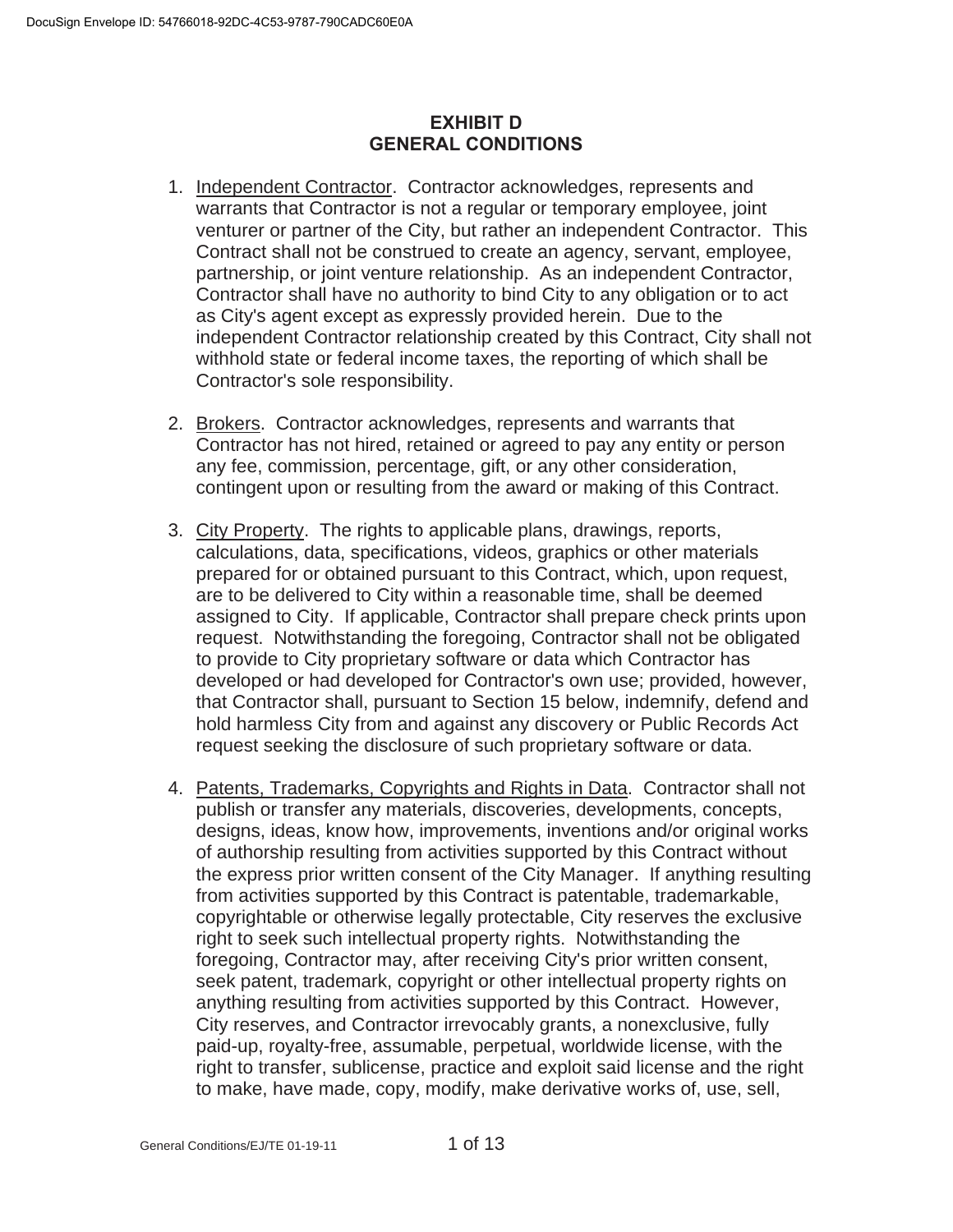import, and otherwise distribute under all applicable intellectual properties without restriction of any kind said license.

Contractor further agrees to assist City, at City's expense, in every proper way to secure the City's rights in any patents, trademarks, copyrights or other intellectual property rights relating thereto, including the disclosure to City of all pertinent information and data with respect thereto. Contractor shall also assist City in the execution of all applications, specifications, oaths, assignments, recordations, and all other instruments which City shall deem necessary in order to apply for, obtain, maintain and transfer such rights, or if not transferable, to waive such rights. Contractor shall further assist City in the execution of all applications, specifications, oaths, assignments, recordations and all other instruments which City shall deem necessary in order to assign and convey to City, and any assigns and nominees the sole and exclusive right, title and interest in and to any patents, trademarks, copyrights or other intellectual property rights relating thereto. Contractor further agrees that its obligation to execute or cause to be executed, when it is in Contractor's power to do so, any such instruments or papers shall continue during and at all times after the end of Contractor's services and until the expiration of the last such intellectual property right. Contractor hereby irrevocably designates and appoints City, and its duly authorized officers, agents and servants, as its agent and attorney-in-fact, to act for and in its behalf and stead to execute and file any such applications and to do all other lawfully permitted acts to further the application for, prosecution, issuance, maintenance or transfer of letters of patents, copyright and other registrations. This power of attorney is coupled with an interest and shall not be affected by Contractor's subsequent incapacity.

5. Inspection. Contractor's performance, place of business and records pertaining to this Contract are subject to monitoring, inspection, review and audit by authorized representatives of the CITY, the State of California, and the United States Government.

If the project or services set forth in Exhibit A shall be performed on City or other public property, City shall have the right to inspect such work without notice. If such project or services shall not be performed on City or other public property, City shall have the right to inspect such work upon reasonable notice.

6. Services. The project or services set forth in Exhibit A shall be performed to the full satisfaction and approval of City. In the event that the project or services set forth in Exhibit A are also itemized by price, City, in its sole discretion, may, upon notice to Contractor, delete certain items or services set forth in Exhibit A, in which case there shall be a corresponding reduction in the amount of compensation paid to Contractor.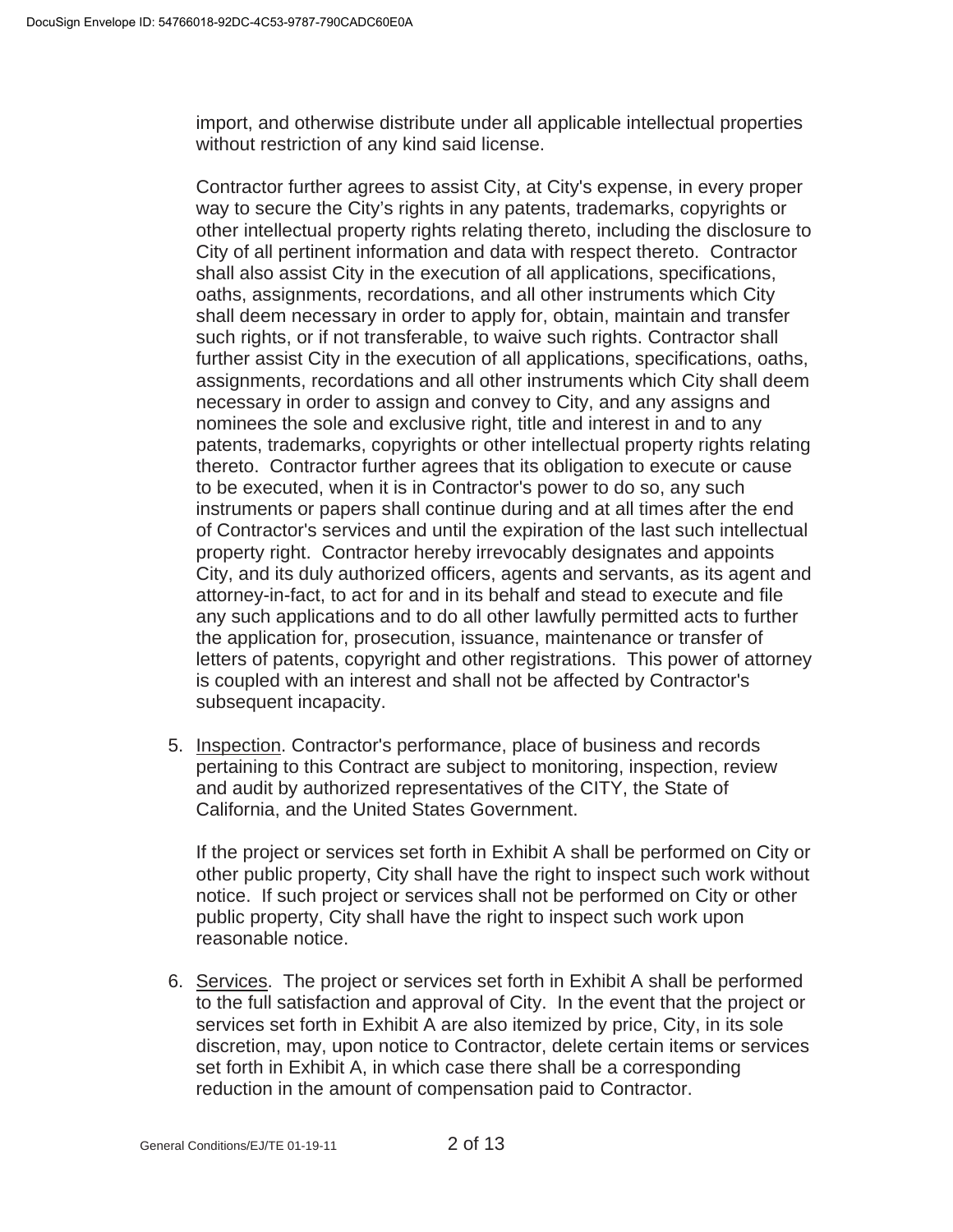Contractor shall, at its own cost and expense, furnish all facilities and equipment necessary for Contractor to complete the project or perform the services required herein, unless otherwise provided in Exhibit A.

7. Records. Contractor shall keep and make available for inspection and copying by authorized representatives of the City, the State of California, and the United States Government, the Contractor's regular business records and such additional records pertaining to this Contract as may be required by the City.

Contractor shall retain all documents pertaining to this Contract for a period of five (5) years after this Contract's termination (or for any further period that is required by law) and until all Federal or State audits are complete and exceptions resolved for this contract's funding period. Upon request, CONTRACTOR shall make these records available to authorized representatives of the CITY, the State of California, and the United States Government.

Contractor shall keep full and detailed accounts, maintain records, and exercise such controls as may be necessary for proper financial management under this Contract. The Contractor's accounting and control systems shall be satisfactory to City. Contractor's accounting systems shall conform to generally accepted accounting principles and all records shall provide a breakdown of total costs charged under this Contract, including properly executed payrolls, time records, utility bills, invoices and vouchers. The City shall be afforded prompt access to Contractor's records, books, and Contractor shall preserve such project records for a period of at least five (5 years after the termination of this Contract , or for such longer period as may be required by law.

Contractor shall permit City and its authorized representatives and accountants to inspect, examine and copy Contractor's books, records, accounts, correspondence, instructions, drawings, receipts, subcontracts, purchase orders, vouchers, memoranda and other data relating to the project or services set forth in Exhibit A, and any and all data relevant to this Contract at any reasonable time for the purpose of auditing and verifying statements, invoices, or bills submitted by Contractor pursuant to this Contract and shall provide such assistance as may be reasonably required in the course of such inspection. Contractor shall also allow City access to the record keeping and accounting personnel of Contractor. City further reserves the right to examine and re-examine said books, records, accounts, and data during the five (5 year period following the termination of this Contract; and Contractor shall in no event dispose of, destroy, alter, or mutilate said books, records, accounts, and data in any manner whatever for five (5 years after the termination of this Contract.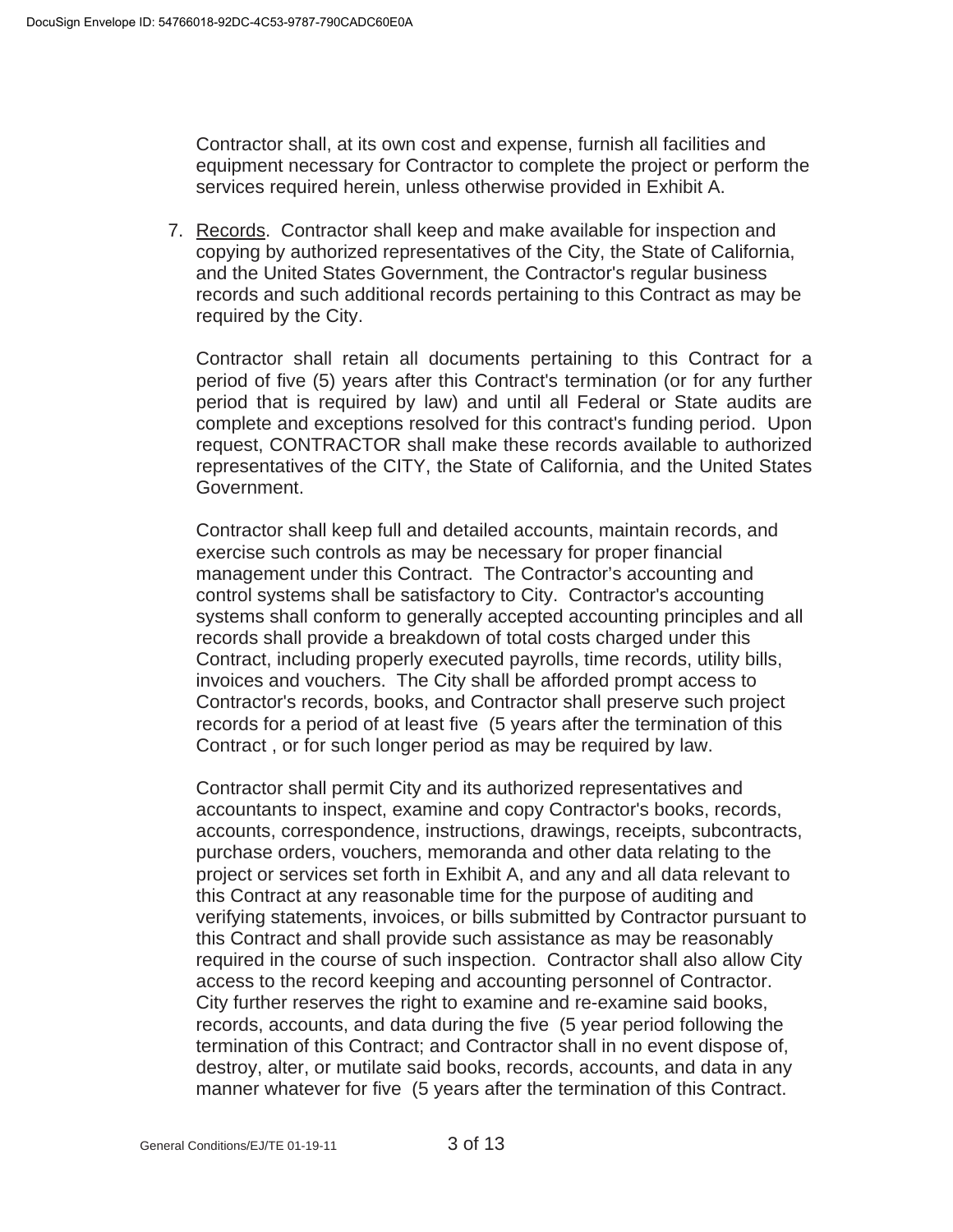Pursuant to California Government Code § 10527, the parties to this Contract shall be subject to the examination and audit of representatives of the Auditor General of the State of California for a period of three (3) years after final payment under this Contract. The examination and audit shall be confined to those matters connected with the performance of this Contract including, but not limited to, the cost of administering this Contract.

8. Changes and Extra Work. All changes and/or extra work under this Contract shall be performed and paid for in accordance with the following:

Only the City Council or the City Manager may authorize extra and/or changed work. Contractor expressly recognizes that other City personnel are without authorization to either order extra and/or changed work or waive contract requirements. Failure of Contractor to secure the authorization for such extra and/or changed work shall constitute a waiver of any and all right to adjustment in contract price due to such unauthorized work and Contractor thereafter shall be entitled to no compensation whatsoever for performance of such extra and/or changed work.

If Contractor is of the opinion that any work which Contractor has been directed to perform is beyond the scope of this Contract and constitutes extra work, Contractor shall promptly notify City of the fact. The City shall make a determination as to whether or not such work is, in fact, beyond the scope of this Contract and constitutes extra work. In the event that City determines that such work does constitute extra work, City shall provide extra compensation to Contractor on a fair and equitable basis. A change order or Contract Amendment providing for such compensation for extra work shall be negotiated between City and Contractor and executed by Contractor and the appropriate City official.

In the event City determines that such work does not constitute extra work, Contractor shall not be paid extra compensation above that provided herein and if such determination is made by City staff, said determination may be appealed to the City Council; provided, however, a written appeal must be submitted to the City Manager within five (5) days after the staff's determination is sent to Contractor. Said written appeal shall include a description of each and every ground upon which Contractor challenges the staff's determination.

9. Additional Assistance. If this Contract requires Contractor to prepare plans and specifications, Contractor shall provide assistance as necessary to resolve any questions regarding such plans and specifications that may arise during the period of advertising for bids, and Contractor shall issue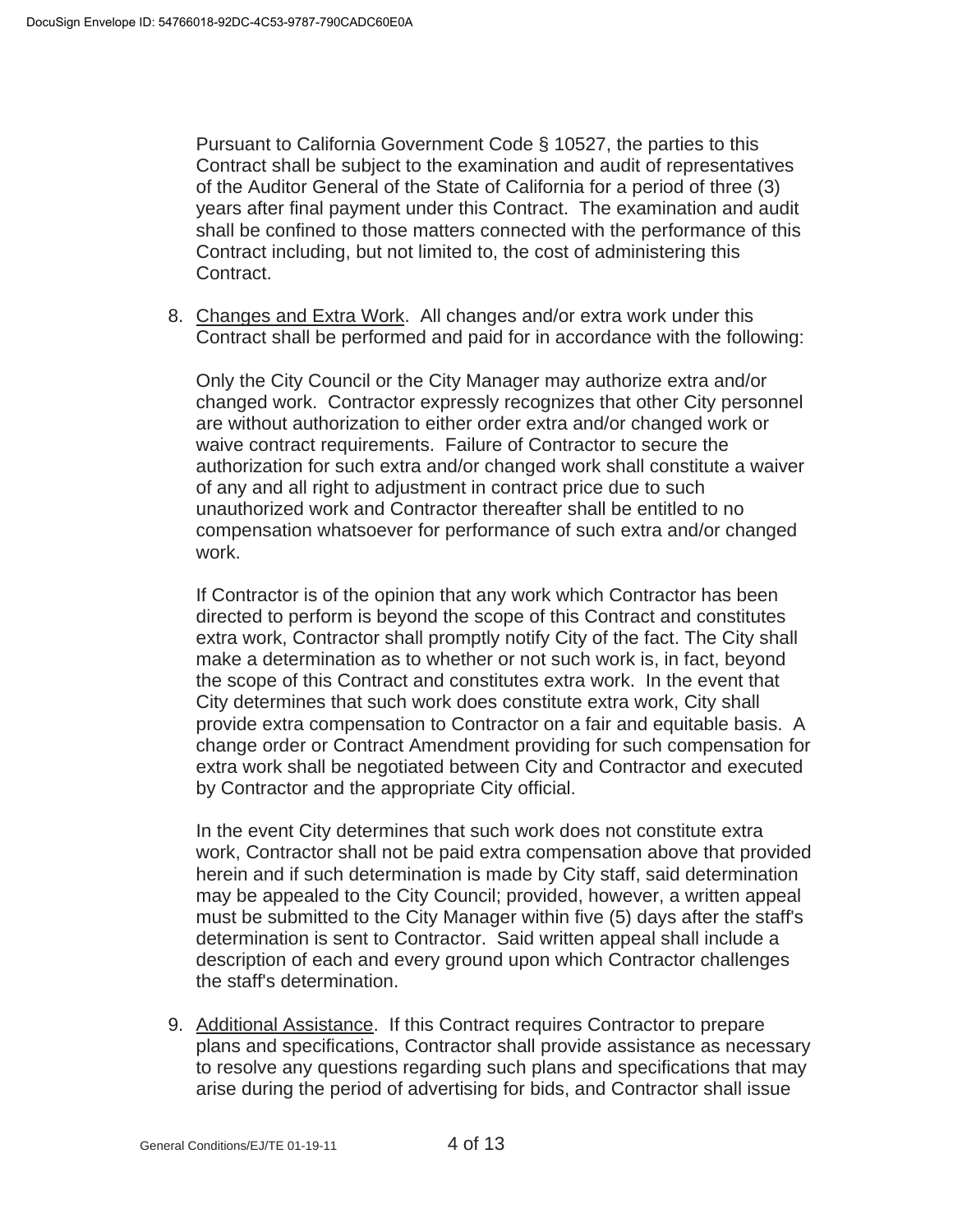any necessary addenda to the plans and specifications as requested. In the event Contractor is of the opinion that City's requests for addenda and assistance is outside the scope of normal services, the parties shall proceed in accordance with the changes and extra work provisions of Section 8 of these General Conditions.

- 10. Professional Ability. Contractor acknowledges, represents and warrants that Contractor and its employees are skilled and able to competently provide the services hereunder, and possess all professional licenses, certifications, and approvals necessary to engage in their occupations. City has relied upon the professional ability and training of Contractor as a material inducement to enter into this Contract. Contractor shall perform in accordance with generally accepted professional practices and standards of Contractor's profession. In the event that City, in its sole discretion, desires the removal of any person employed or retained by Contractor to perform services hereunder, such person shall be removed immediately upon receiving notice from City.
- 11. Business License. Contractor shall obtain a Richmond Business License before performing any services required under this Contract. The failure to so obtain such license shall be a material breach of this Contract and grounds for immediate termination by City; provided, however, that City may waive the business license requirement in writing under unusual or extraordinary circumstances without necessitating any modification of this Contract to reflect such waiver.
- 12. Termination Without Default. Notwithstanding any provision herein to the contrary, City may, in its sole and absolute discretion and without cause, terminate this Contract at any time prior to completion by Contractor of the project or services hereunder, immediately upon written notice to Contractor. Contractor may terminate this Contract at any time in its sole and absolute discretion and without cause upon 30 days' written notice to City. In the event of termination by either party, Contractor shall be compensated for: (1) all authorized work satisfactorily performed prior to the effective date of termination; (2) necessary materials or services of others ordered by Contractor for this Contract, prior to receipt of notice of termination, irrespective of whether such materials or services of others have actually been delivered, provided that Contractor is not able to cancel such orders. Compensation for Contractor in such event shall be determined by City in accordance with the percentage of the project or services completed by Contractor; and all of Contractor's finished or unfinished work product through the time of the City's last payment shall be transferred and assigned to City. Additionally, in the event of such termination, the City may proceed with the work in any reasonable manner it chooses.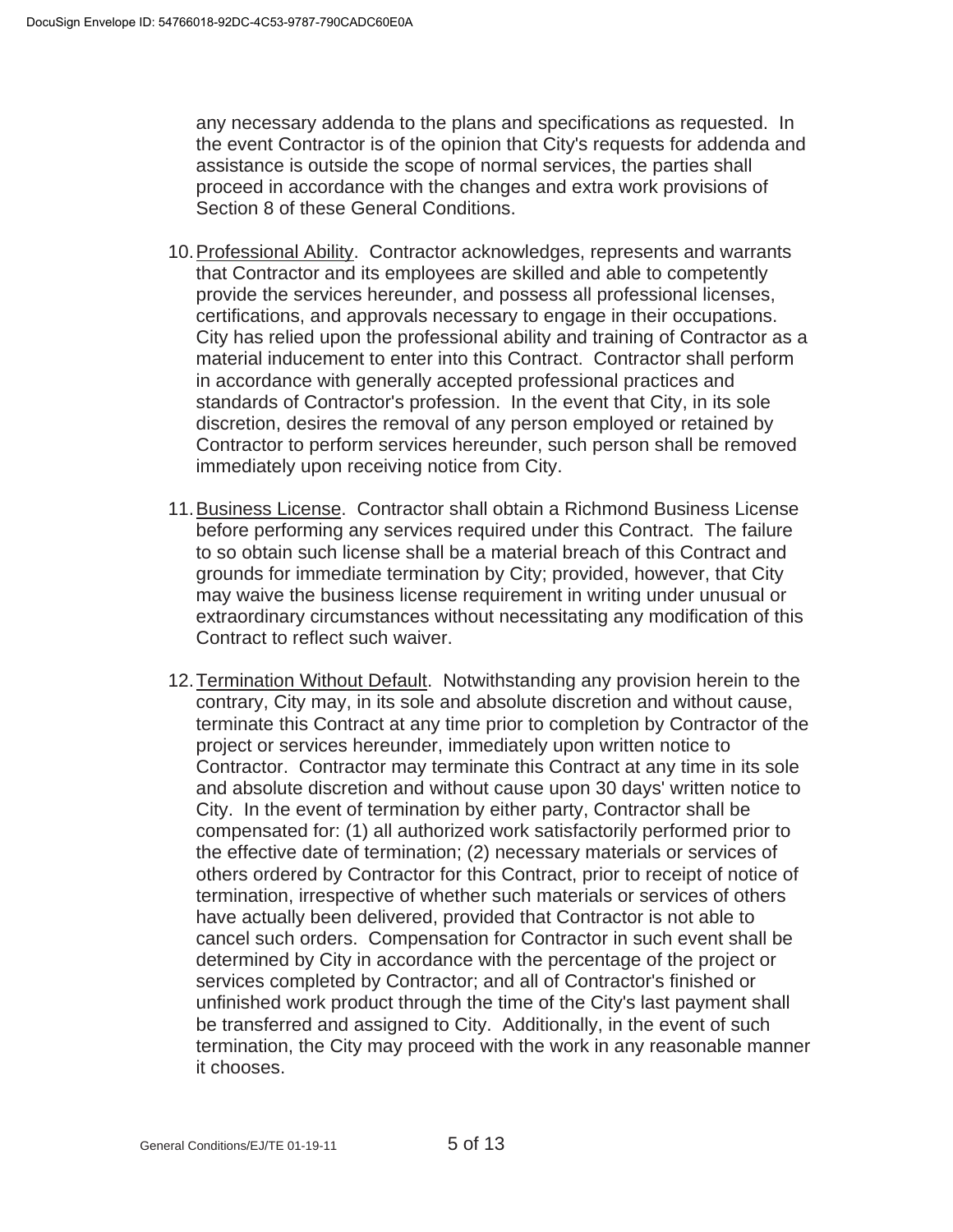- 13. Termination in the Event of Default. Should Contractor fail to perform any of its obligations hereunder, within the time and in the manner provided or otherwise violate any of the terms of this Contract, City may immediately terminate this Contract by giving written notice of such termination, stating the reasons for such termination. Contractor shall be compensated as provided in Section 12 of these General Conditions; provided, however, there shall be deducted from such amount the amount of damage, including attorney's fees, expert witness fees and costs, if any, sustained by City by virtue of Contractor's breach of this Contract. Additionally, in the event of such termination, the City may proceed with the work in any reasonable manner it chooses.
- 14. Conflict of Interest. Contractor acknowledges, represents and warrants that Contractor shall avoid all conflicts of interest (as defined under any federal, state or local statute, rule or regulation, or at common law) with respect to this Contract. Contractor further acknowledges, represents and warrants that no City official or employee has any economic interest, as defined in Title 2, California Code of Regulations §§ 18703.1 through 18703.5, with Contractor that would invalidate this Contract. Contractor acknowledges that in the event that Contractor shall be found by any judicial or administrative body to have any conflict of interest (as defined above) with respect to this Contract, all consideration received under this Contract shall be forfeited and returned to City forthwith. This provision shall survive the termination of this Contract for one (1) year.

# 15. Indemnification.

(a) If this Contract is a contract for design professional services subject to California Civil Code Section 2782.8(a) and Contractor is a design professional, as defined in California Civil Code Section 2782.8(b)(2), Contractor shall hold harmless, defend and indemnify the City, its officers, agents, employees, and volunteers from and against any and all claims, damages, losses, and expenses including attorneys' fees arising out of, or pertaining to, or relating to the negligence, recklessness, or willful misconduct of the Contractor, except where caused by the active negligence, sole negligence, or willful misconduct of the City. To the fullest extent permitted by law, Contractor shall immediately defend and indemnify the City and its officers, agents, employees, and volunteers from and against any and all liabilities, regardless of nature or type, that arise out of, pertain to, or relate to the negligence, recklessness, or willful misconduct of the Contractor, or its employees, agents, or subcontractors. Liabilities subject to the duties to defend and indemnify include, without limitation, any and all claims, losses, damages, penalties, fines, and judgments; associated investigation and administrative expenses; defense costs, including but not limited to reasonable attorneys' fees; court costs; and costs of alternative dispute resolution. Contractor's obligation to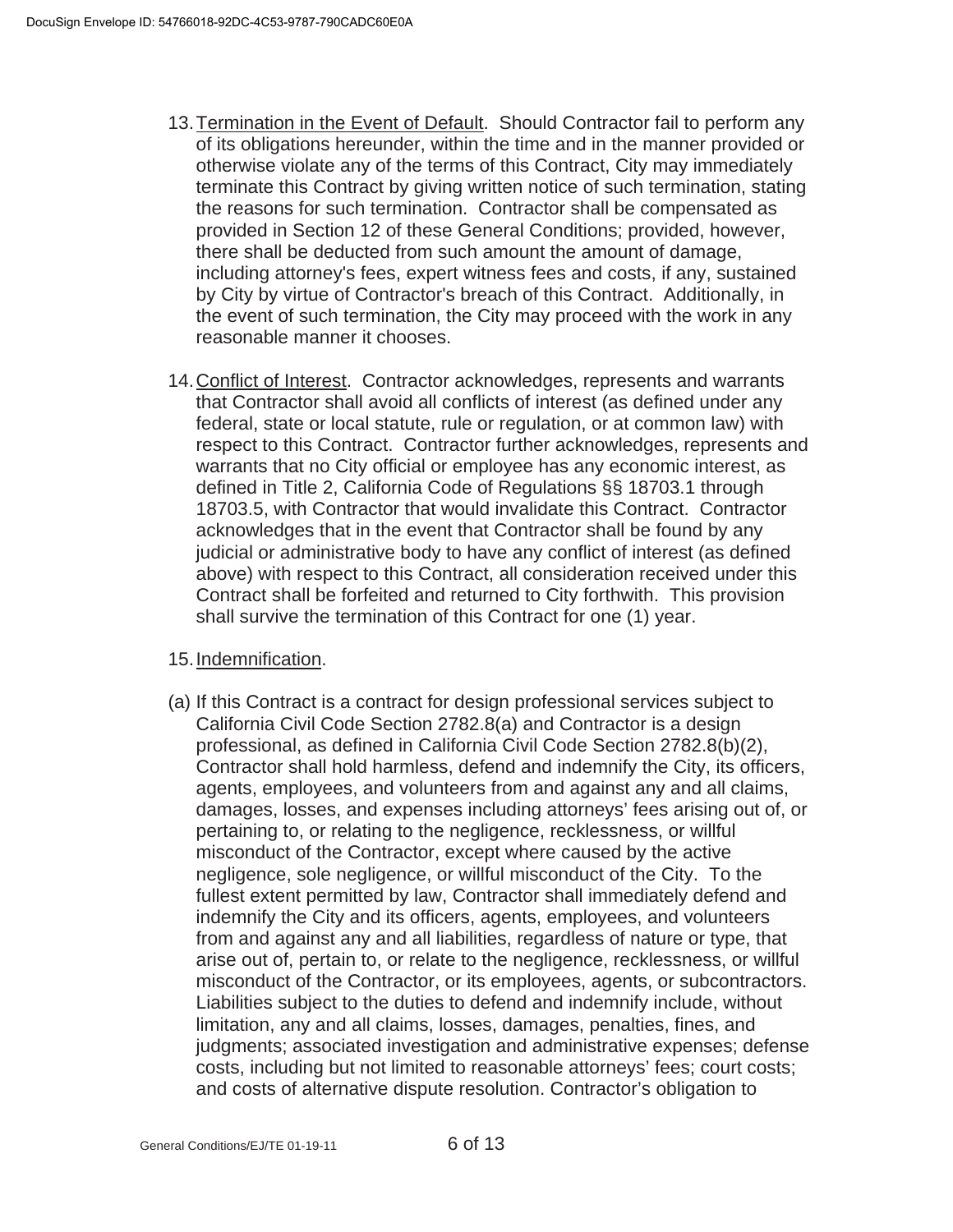indemnify applies unless it is finally adjudicated that the liability was caused by the sole active negligence or sole willful misconduct of an indemnified party.

- (b) If this Contract is not a contract for design professional services subject to California Civil Code Section 2782.8(a) or Contractor is not a design professional as defined in California Civil Code Section 2782.8(b)(2), Contractor shall indemnify, defend, and hold harmless the City, its officers, agents, employees and volunteers from any and all claims, suits, or actions of every name, kind and description, brought forth on account of injuries to or death of any person or damage to property arising from or connected with the willful misconduct, negligent acts, errors or omissions, ultra-hazardous activities, activities giving rise to strict liability, or defects in design by Contractor or any person directly or indirectly employed by, or acting as, the agent for Contractor in the performance of this Contract, including the concurrent or successive passive negligence of the City, its officers, agents, employees or volunteers.
- (c) It is understood that the duty of Contractor to indemnify and hold harmless includes the duty to defend as set forth in Section 2778 of the California Civil Code. Contractor shall be obligated to defend, in all legal, equitable, administrative, or special proceedings, with counsel approved by the City, the City and its officers, agents, employees, and volunteers, immediately upon tender to Contractor of the claim in any form or at any stage of an action or proceeding, whether or not liability is established. An allegation or determination that persons other than Contractor are responsible for the claim does not relieve Contractor from its separate and distinct obligation to defend under this Section 15. The obligation to defend extends through final judgment, including exhaustion of any appeals. The defense obligation includes an obligation to provide independent counsel if Contractor asserts that liability is caused in whole, or in part, by the negligence or willful misconduct of an indemnified party.
- (d) The review, acceptance or approval of the Contractor's work or work product by any indemnified party shall not affect, relieve or reduce the Contractor's indemnification or defense obligations. This Section 15 survives completion of the services or the termination of this Contract. The provisions of this Section 15 are not limited by, and do not affect, the provisions of this Contract relating to insurance.
- (e) Acceptance of insurance certificates and endorsements required under this Contract does not relieve Contractor from liability under this Section 15. This Section 15 shall apply whether or not such insurance policies are determined to be applicable to any such damages or claims for damages.
- 16. Safety. Contractor acknowledges that the City is committed to the highest standards of workplace safety. Contractor shall perform all work hereunder in full compliance with applicable local, state and federal safety requirements including but not limited to Occupational Safety and Health Administration requirements, and shall assume sole and complete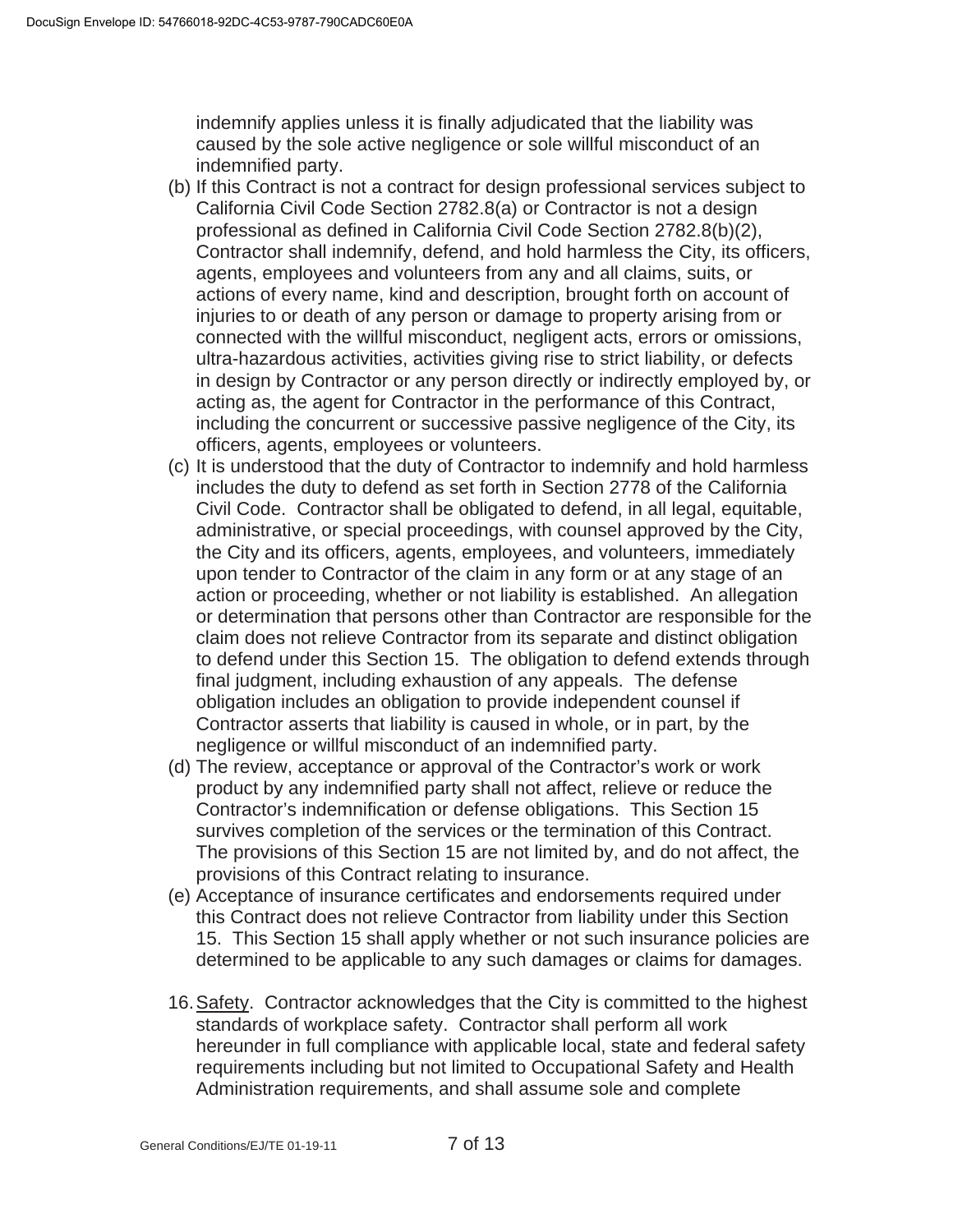responsibility for the safety of Contractor's employees and any subContractor's employees. If a death, serious personal injury or substantial property damage occurs in connection with the performance of this Contract, Contractor shall immediately notify the City by telephone.

- 17. Insurance. Insurance requirements are set forth in Exhibit F to this Contract. Contractor shall abide by the insurance requirements set forth in said Exhibit F.
- 18. Non-Liability of Officials and Employees of the City. No official or employee of the City shall be personally liable for any default or liability under this Contract.
- 19. Compliance with Laws. Contractor shall comply with all federal, state and local laws, statutes, ordinances, rules and regulations, and the orders and decrees of any courts or administrative bodies or tribunals, with respect to this Contract, including without limitation environmental laws, employment discrimination laws and prevailing wage laws. Compliance under this provision includes compliance with all provisions of the Richmond Municipal Code ("Municipal Code"), including Chapters 2.50, 2.52, 2.56, and 2.60, if applicable.

Contractor acknowledges that under § 2.60.070 of the Municipal Code ("Living Wage Ordinance"), Contractor shall promptly provide to City documents and information verifying its compliance with the Living Wage Ordinance. Also as prescribed in § 2.60.070, Contractor shall notify each of its affected employees with regards to the wages that are required to be paid pursuant to the Living Wage Ordinance.

Contractor shall comply with § 2.28.030 of the Municipal Code, obligating every Contractor or subcontractor under a contract or subcontract with the City for public work or for goods or for services to refrain from discriminatory employment or subcontracting practices on the basis of race, color, sex, sexual orientation, religious creed, national origin or ancestry of any employee, any applicant for employment or any potential subcontractor.

Contractor acknowledges that the City's Drug Free Workplace Policy, Violence in the Workplace Policy and the Policy Against Workplace Harassment, are available on the City's website at http://www.ci.richmond.ca.us/workplacepolicies . Contractor agrees to abide by the terms and conditions of said policies.

20. Limitations upon Subcontracting and Assignment. This Contract binds the heirs, successors, assigns and representatives of Contractor. The Contractor shall not enter into subcontracts for any work contemplated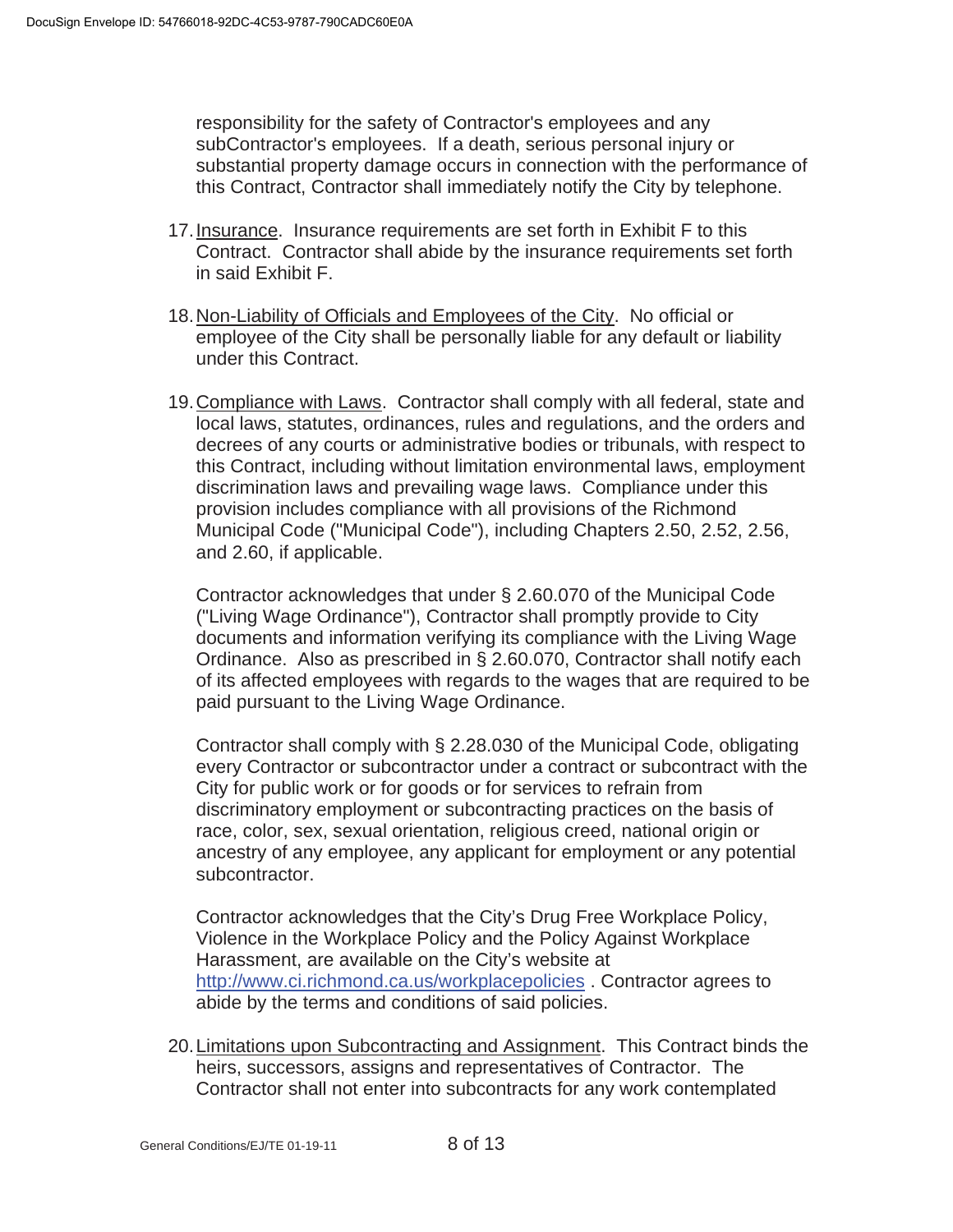under this Contract and shall not assign this Contract, nor any portion hereof or monies due or to become due, without the prior written consent of the City Council or its designee.

Contractor acknowledges that the services which Contractor shall provide under this Contract are unique, personal services which, except as otherwise provided herein, Contractor shall not assign or sublet to any other party without the prior written approval of City, which approval may be withheld in City's sole and absolute discretion. In the event that City, in writing, approves any assignment or subletting of this Contract or the retention of subcontractors by Contractor, Contractor shall provide to City upon request copies of each and every subcontract contract prior to the execution thereof by Contractor and subcontractor. Any assignment by Contractor of any or all of its rights under this Contract without first obtaining City's prior written consent shall be a default under this Contract.

The sale, assignment, transfer or other disposition of any of the issued and outstanding capital stock of Contractor (if applicable), or of the interest of any general partner or joint venturer or syndicate member if Contractor is a partnership or joint-venture or syndicate, which shall result in a change of control of Contractor, shall be deemed an assignment. For this purpose, control shall mean fifty percent or more of the voting power or twenty-five percent or more of the assets of the corporation, partnership or joint-venture.

- 21. Integration. This Contract constitutes the entire agreement between the parties concerning the subject matter hereof and supersedes any previous oral or written agreement; provided, however, that correspondence or documents exchanged between Contractor and City may be used to assist in the interpretation of the Exhibits to this Contract.
- 22. Modifications and Amendments. This Contract may be modified or amended only by a change order or Contract Amendment executed by both parties and approved as to form by the City Attorney.
- 23. Conflicting Provisions. In the event of a conflict between these General Conditions and those of any Exhibit or attachment hereto, these General Conditions shall prevail; provided, however, that any Special Conditions as set forth in Exhibit E shall prevail over these General Conditions. In the event of a conflict between the terms and conditions of any two or more Exhibits or attachments hereto, those prepared by City shall prevail over those prepared by the Contractor, and the terms and conditions preferred by the City shall prevail over those preferred by the Contractor.
- 24. Non-exclusivity. Notwithstanding any provision herein to the contrary, the services provided by Contractor hereunder shall be non-exclusive, and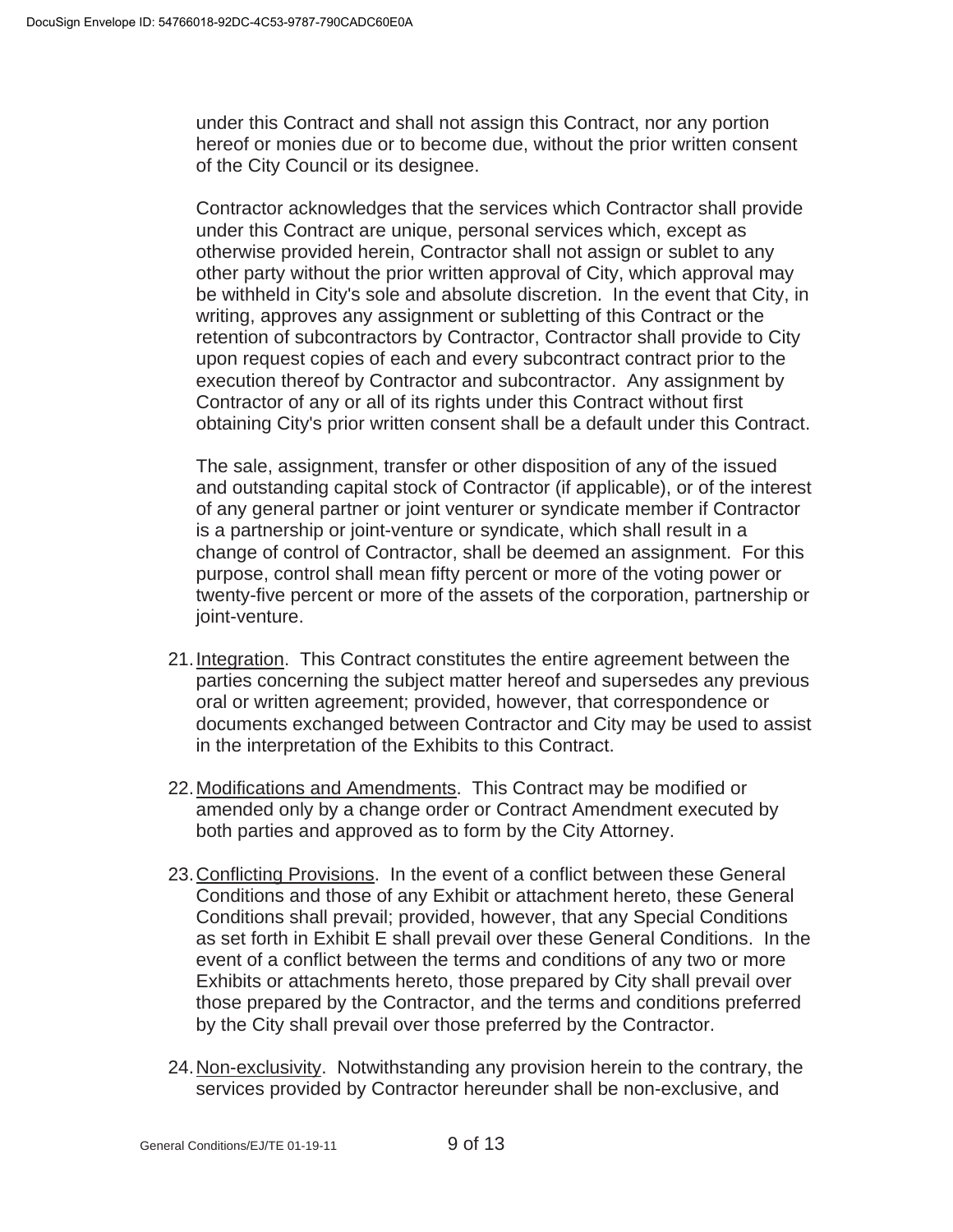City reserves the right to employ other Contractors in connection with the project.

- 25. Exhibits. All Exhibits hereto are made a part hereof and incorporated herein by reference; provided, however, that any language in Exhibit A which does not pertain to the project description, proposal, scope of services, or method of compensation (as applicable) , or any corresponding responsibilities of City, shall be deemed extraneous to, and not a part of, this Contract.
- 26. Force Majeure. Neither party hereto shall be considered in default in the performance of its obligations hereunder to the extent that the performance of such an obligation is prevented or delayed by reason of acts of God, strikes, boycotts, lock-outs, inability to procure materials not related to the price thereof, failure of power, restrictive governmental laws and regulations enacted after the date of this Contract, riots, civil unrest, acts of terrorism, insurrection, war, declaration of a state or national emergency or other reasons of a like nature not within the reasonable control of such party.
- 27. Time of the Essence. Time is of the essence of this Contract. Contractor and City agree that any time period set forth in Exhibit A represents their best estimates with respect to completion dates and both Contractor and City acknowledge that departures from the schedule may occur. Therefore, both Contractor and City will use reasonable efforts to notify one another of changes to the schedule. Contractor shall not be responsible for performance delays caused by others, or delays beyond Contractor's control, and such delays shall extend the times for performance of Contractor's work.
- 28. Confidentiality. Contractor agrees to comply with, and to require its employees, agents and partners to comply with, all applicable State or Federal statutes or regulations respecting confidentially, including but not limited to, the identity of persons served under this Contract, their records, or services provided them, and assures that:

All applications and records concerning any individual made or kept by Contractor or any public officer or agency in connection with the administration of or relating to services provided under this Contract will be confidential, and will not be open to examination for any purposes not directly connected with the administration of such service.

No person will publish or disclose or permit or cause to be published or disclosed, any list of persons receiving services, except as may be required in the administration of such service.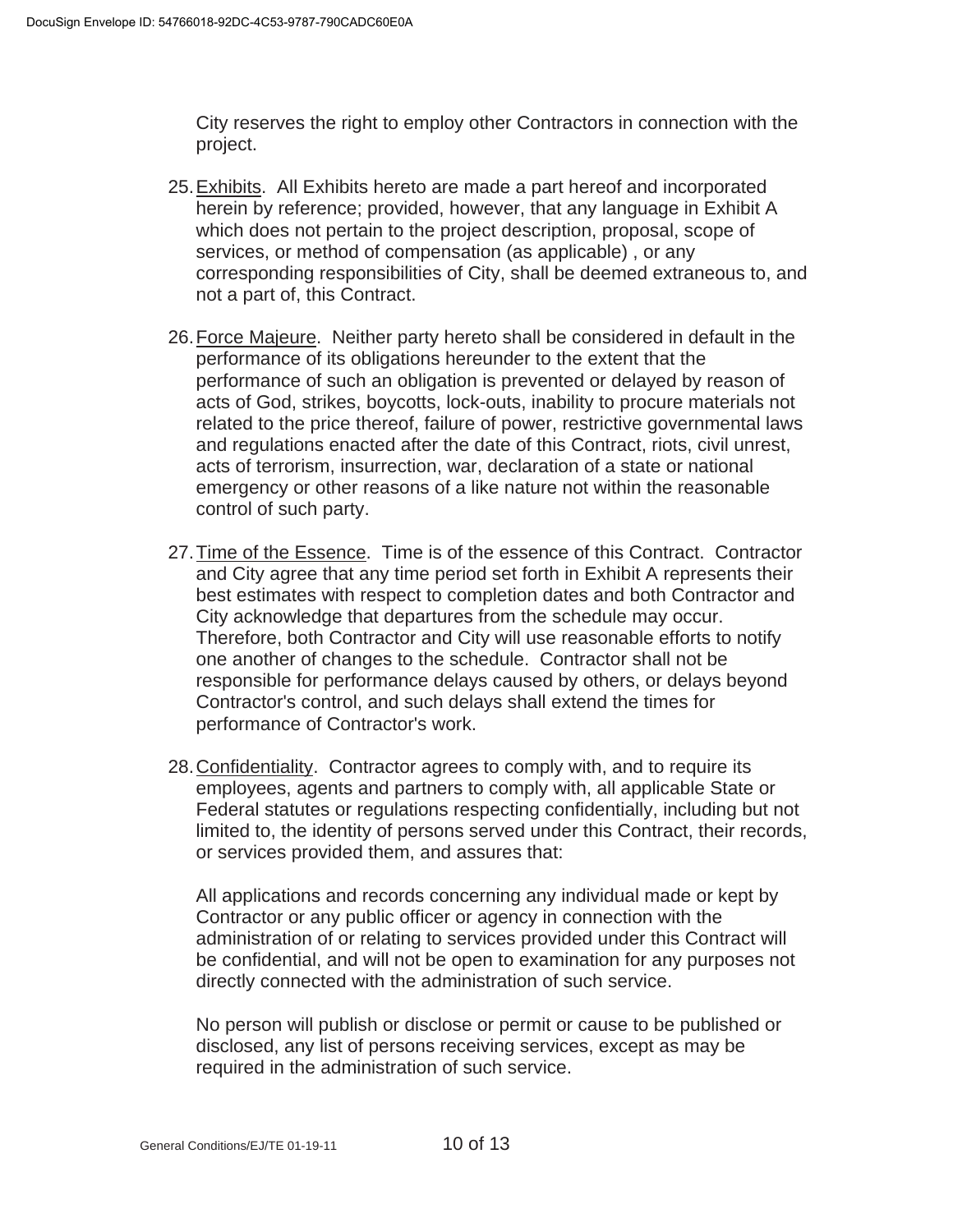- 29. Third Parties. Nothing herein shall be interpreted as creating any rights or benefits in any third parties. For purposes hereof, transferees or assignees as permitted under this Contract shall not be considered "third parties."
- 30. Governing Law. This Contract shall be construed in accordance with the law of the State of California without regard to principles of conflicts of law. This Contract is made in Contra Costa County, California, and any action relating to this Contract shall be instituted and prosecuted in the courts of Contra Costa County, California.
- 31. Nonrenewal. Contractor understands and agrees that there is no representation, implication, or understanding that the services provided by Contractor under this Contract will be purchased or renewed by the City under a new contract following expiration or termination of this Contract, and waives all rights or claims to notice or hearing respecting any failure by City to continue the purchase of all or any failure to continue purchase of all or any such services from Contractor.
- 32. Claims. Any claim by Contractor against City hereunder shall be subject to Government Code §§ 800 et seq. The claims presentation provisions of said Act are hereby modified such that the presentation of all claims hereunder to the City shall be waived if not made within six months after accrual of the cause of action.
- 33. Interpretation. This Contract shall be interpreted as if drafted by both parties.
- 34. Warranty. In the event that any product shall be provided to the City as part of this Contract, Contractor warrants as follows: Contractor possesses good title to the product and the right to transfer the product to City; the product shall be delivered to the City free from any security interest or other lien; the product meets any specifications contained herein; the product shall be free from material defects in materials and workmanship under normal use for a period of one (1) year from the date of delivery; and the product shall be fit for its intended purpose(s). Notwithstanding the foregoing, consumable and maintenance items (such as light bulbs and batteries) shall be warranted for a period of one hundred and eighty (180) days from the date of delivery. All repairs during the warranty period shall be promptly performed by Contractor, at Contractor's expense, including shipping.
- 35. Severability. In the event that any of the provisions or portions or applications thereof of this Contract are held to be unenforceable or invalid by any court of competent jurisdiction, City and Contractor shall negotiate an equitable adjustment in the provisions of the Contract with a view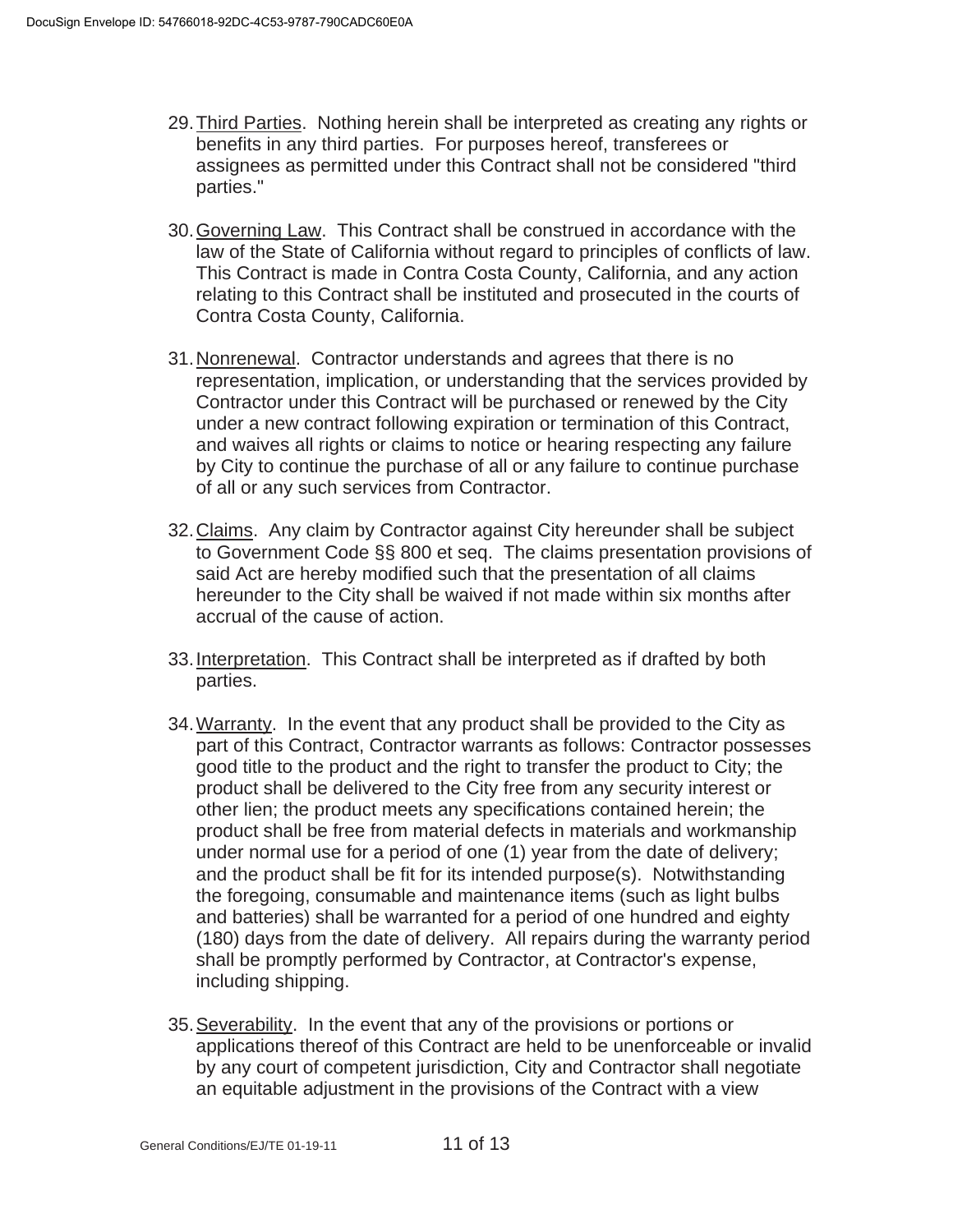toward effecting the purpose of this Contract, and the validity and enforceability of the remaining provisions or portions or applications thereof, shall not be affected thereby.

- 36. Authority. City warrants and represents that the signatory hereto (the Mayor of the City of Richmond or the City Manager) is duly authorized to enter into and execute this Contract on behalf of City. The party signing on behalf of Contractor warrants and represents that he or she is duly authorized to enter into and execute this Contract on behalf of Contractor, and shall be personally liable to City if he or she is not duly authorized to enter into and execute this Contract on behalf of Contractor.
- 37. Waiver. The waiver by City of any breach of any term or provision of this Contract shall not be construed as a waiver of any subsequent breach. Inspections or approvals, or statements by any officer, agent or employee of the City relating to the Contractor's performance, or payments therefore, or any combination of these acts, shall not relieve the Contractor's obligation to fulfill this Contract as prescribed; nor shall the City be thereby stopped from bringing any action for damages or enforcement arising from any failure to comply with any of the terms and conditions of this Contract.
- 38. Possessory Interest. If this Contract results in the Contractor having possession of, claim to or right to the possession of land or improvements, but does not vest ownership of the land or improvements in the same person, or if this Contract results in the placement of taxable improvements on tax exempt land (Revenue and Taxation Code 107), such interest or improvements may represent a possessory interest subject to property tax, and Contractor may be subject to the payment of property taxes levied on such interest.

# 39. Performance and Final Acceptance.

Contractor represents that it is experienced, qualified, registered, licensed, equipped, organized and financed to perform the services under this Contract.

Contractor shall perform the services under this Contract with that degree of skill and judgment normally exercised by professional firms performing services of a similar nature in the State of California, and shall be responsible for the professional quality, technical accuracy and coordination of the services it performs under this Contract. In addition to the other rights and remedies which City may have, Contractor shall, at its own expense, correct any services which fail to meet the above standard.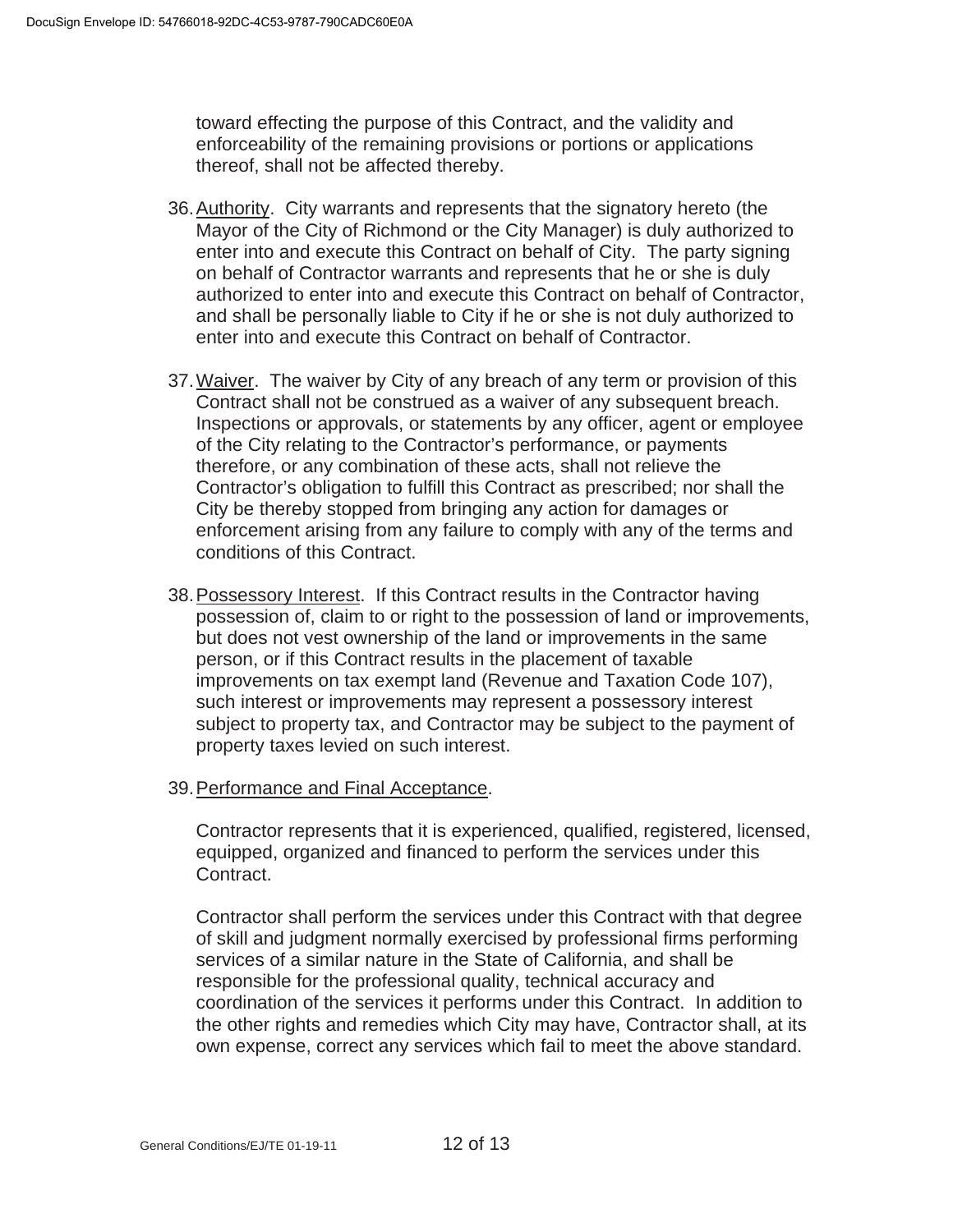City shall provide Contractor an opportunity to cure errors and omission which may be disclosed during the review of submittals, with no increase in the authorized Contract Payment Limit. Should Contractor fail to make necessary corrections in a timely manner, such corrections shall be made by the City and the cost thereof shall be charged to Contractor.

If warranted, City shall determine, and Contractor may request such determination, that Contractor has satisfactorily completed performance of this Contract. Upon such determination, City shall issue to Contractor a written Notice of Final Acceptance, after which Contractor shall not incur further costs under this Contract. Contractor shall respond to such Notice of Final Acceptance by executing and submitting to City a Release and Certificate of Final Payment.

40. Survival. The rights and obligations of the parties which by their nature survive termination or completion of the services covered by this Contract shall remain in full force and effect after termination or completion.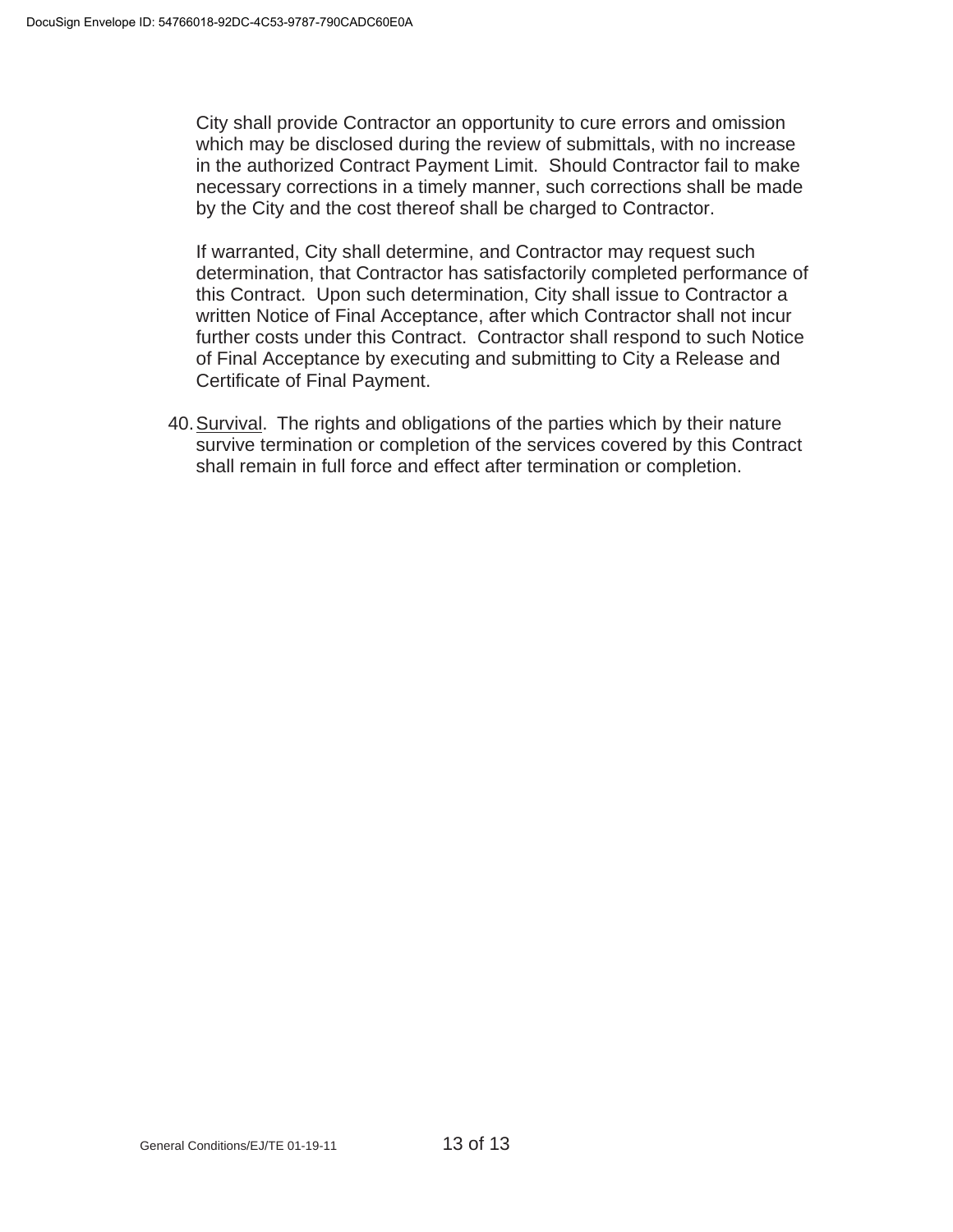For the Contract between the City of Richmond and Housing Consortium of the East Bay (HCEB)

# **EXHIBIT E SPECIAL CONDITIONS**

The General Conditions are hereby amended to include the following modifications and/or provisions (if applicable):

1. Any expenditures above \$520,000 shall require written approval by the City project manager.

**College** 

2. HCEB shall assist the City in preparing HEAP grant reports.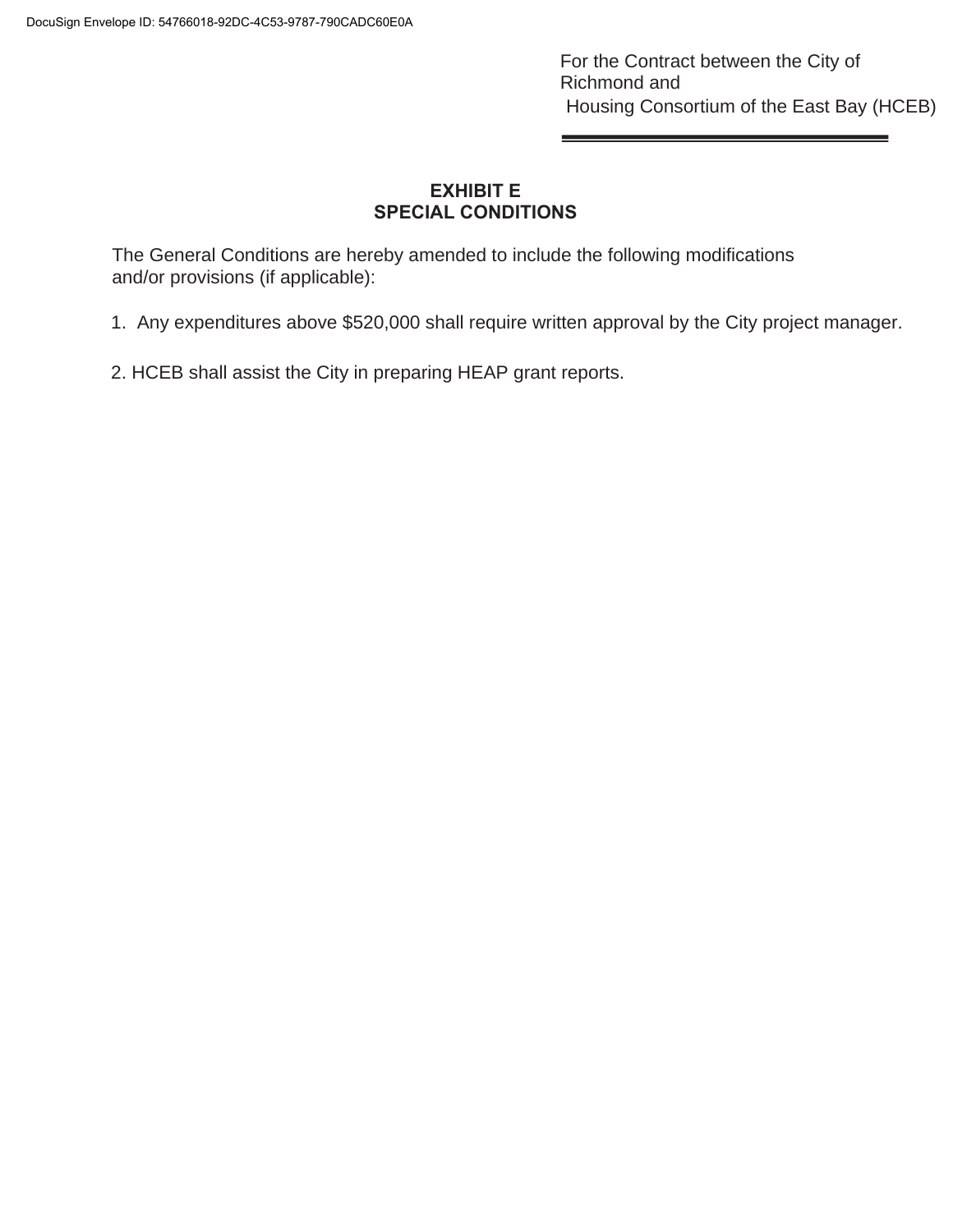For the Contract between the City of Richmond and Housing Consortium of the East Bay (HCEB)

# **EXHIBIT F INSURANCE PROVISIONS**

During the entire term of this Contract and any extension or modification thereof, the CONTRACTOR shall keep in effect insurance policies meeting the insurance requirements specified in the insurance provisions which are attached hereto and incorporated herein by this reference.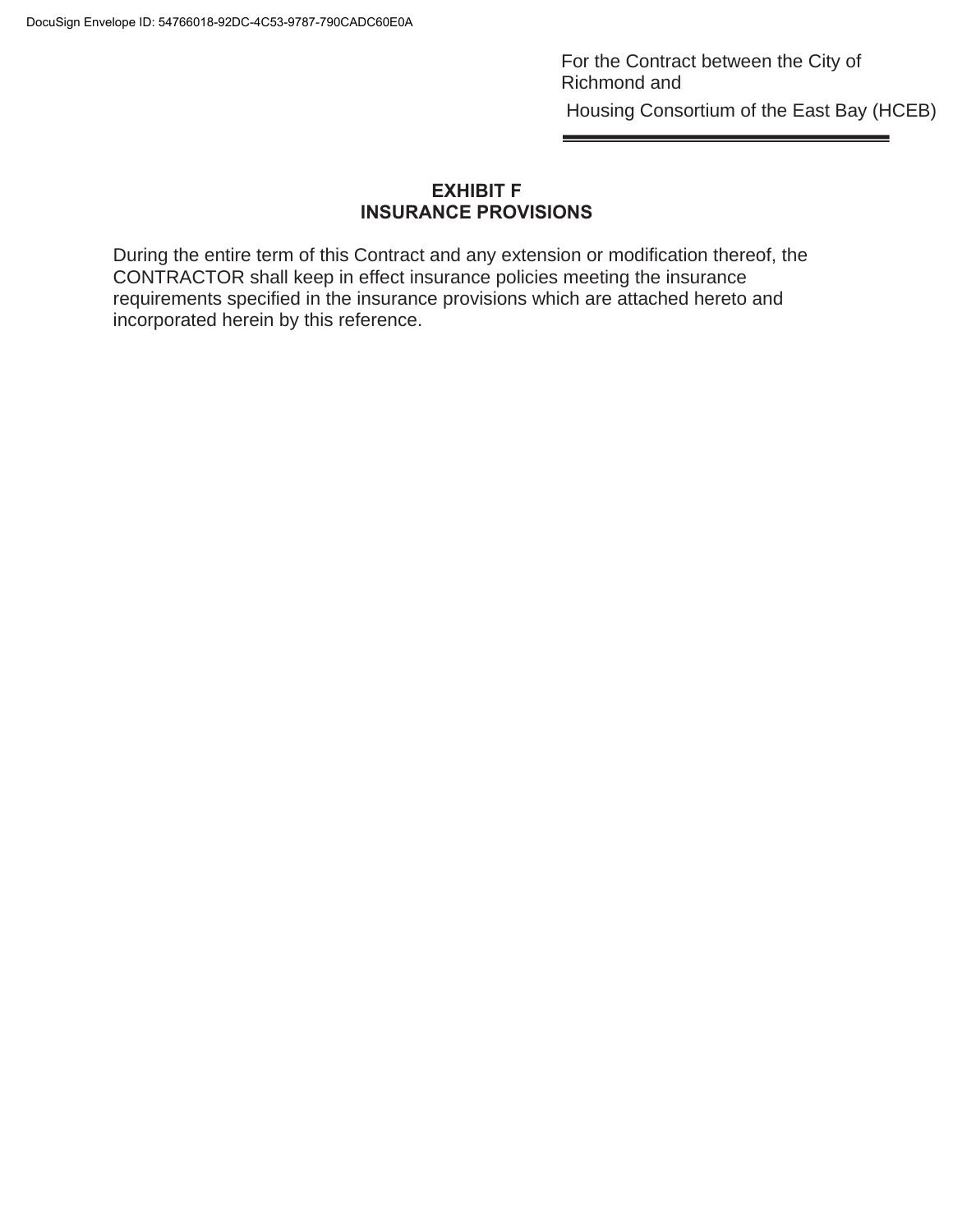# **City of Richmond Insurance Requirements – Type 5: Vendors, Suppliers, Small Grant Recipients & Nonprofit Organizations**

In all instances where CONTRACTOR or its representatives will be conducting business and/or providing services to the City of Richmond (City), or will be awarded City of Richmond (City) funds to provide programs or services, the City requires the following MINIMUM insurance requirements and limits.

CONTRACTOR shall procure and maintain for the duration of the contract, agreement, or other order for work, services or supplies, insurance against claims for injuries to persons or damages to property which may arise from or in connection with the performance of the work hereunder and the results of that work by the CONTRACTOR, its agents, representatives, or subcontractors. **Maintenance of proper insurance coverage is a material element of the contract. Failure to maintain or renew coverage or to provide evidence of renewal may be treated by the City as a material breach of contract.**

CONTRACTOR agrees that in the event of loss due to any of the perils for which it has agreed to provide Commercial General Liability insurance, CONTRACTOR shall look solely to its insurance for recovery. CONTRACTOR hereby grants to CITY, on behalf of any insurer providing Commercial General Liability insurance to either CONTRACTOR or CITY with respect to the services of CONSULTANT herein, a waiver of any right to subrogation which any such insurer of said CONTRACTOR may acquire against the CITY by virtue of the payment of any loss under such insurance.

Original, signed certificates and original, separate policy endorsements, naming the City as an additional insured for general liability, as well as a waiver of subrogation for Workers' Compensation insurance, shall be received and approved by the City before any work may begin. However, failure to do so shall not operate as a waiver of these insurance requirements.

City reserves the right to modify or require additional coverages for specific risk exposures depending on scope of CONTRACTORS work.

Minimum coverage is detailed below. The policy limits of coverage shall be made available to the full limits of the policy. The minimum limits stated herein shall not serve to reduce the policy limits of coverage of CONTRACTOR.

**Minimum Scope of Insurance** – the following forms shall be provided and coverage shall be at least as broad as the following:

- 1. Insurance Services Office Commercial General Liability coverage (ISO Occurrence Form CG 0001)
- 2. Insurance Services Office Automobile Liability coverage (ISO Form CA 0001, Code 1, Any Auto)
- 3. Original and Separate Additional Insured Endorsements for General Liability (ISO Form CG 20 10 11/85 or its equivalent) with primary and non-contributory language.
- 4. Workers' Compensation insurance as required by the State of California including Employer's Liability (for CONTRACTOR's with employees);
- 5. Original and Separate Waiver of Subrogation for Workers' Compensation Insurance.
- 6. Fidelity Bond/Crime Coverage in an amount stipulated by City depending upon scope of contract.

| <b>Required Coverage</b>                                            | <b>Minimum Limits</b>                                                                                                                                                                                                                                                                                                                                                                                                                                                                                                            |
|---------------------------------------------------------------------|----------------------------------------------------------------------------------------------------------------------------------------------------------------------------------------------------------------------------------------------------------------------------------------------------------------------------------------------------------------------------------------------------------------------------------------------------------------------------------------------------------------------------------|
| Workers' Compensation and<br>Employers' Liability                   | Statutory limits as required by the State of California including \$1 million<br>Employers' Liability per accident, per employee for bodily injury or disease.<br>If CONTRACTOR is self-insured, provide a certificate of Permission to Self-<br>Insure, signed by the California Department of Industrial Relations and Self-<br>Insurance. If contractor is a sole proprietor (has no employees) than<br>contractor must sign "Contractor Release of Liability" located at:<br>http://www.ci.richmond.ca.us/index.aspx?nid=61. |
| <b>General Liability</b><br>(primary and excess limits<br>combined) | \$1,000,000 per occurrence for bodily injury, personal injury and property<br>damage. If the policy includes a general aggregate, either the general<br>aggregate shall apply separately to this project, service or location or the<br>minimum required aggregate limit shall be twice the per occurrence<br>limit (\$4 million aggregate).                                                                                                                                                                                     |
|                                                                     | Policy shall also include coverage for liability arising out of the use and<br>operation of any City-owned or City-furnished equipment used or operated<br>by the CONTRACTOR, its personnel, agents or subcontractors.                                                                                                                                                                                                                                                                                                           |
|                                                                     | Policy shall be endorsed to name the City of Richmond as an additional<br>insured per the conditions detailed below.                                                                                                                                                                                                                                                                                                                                                                                                             |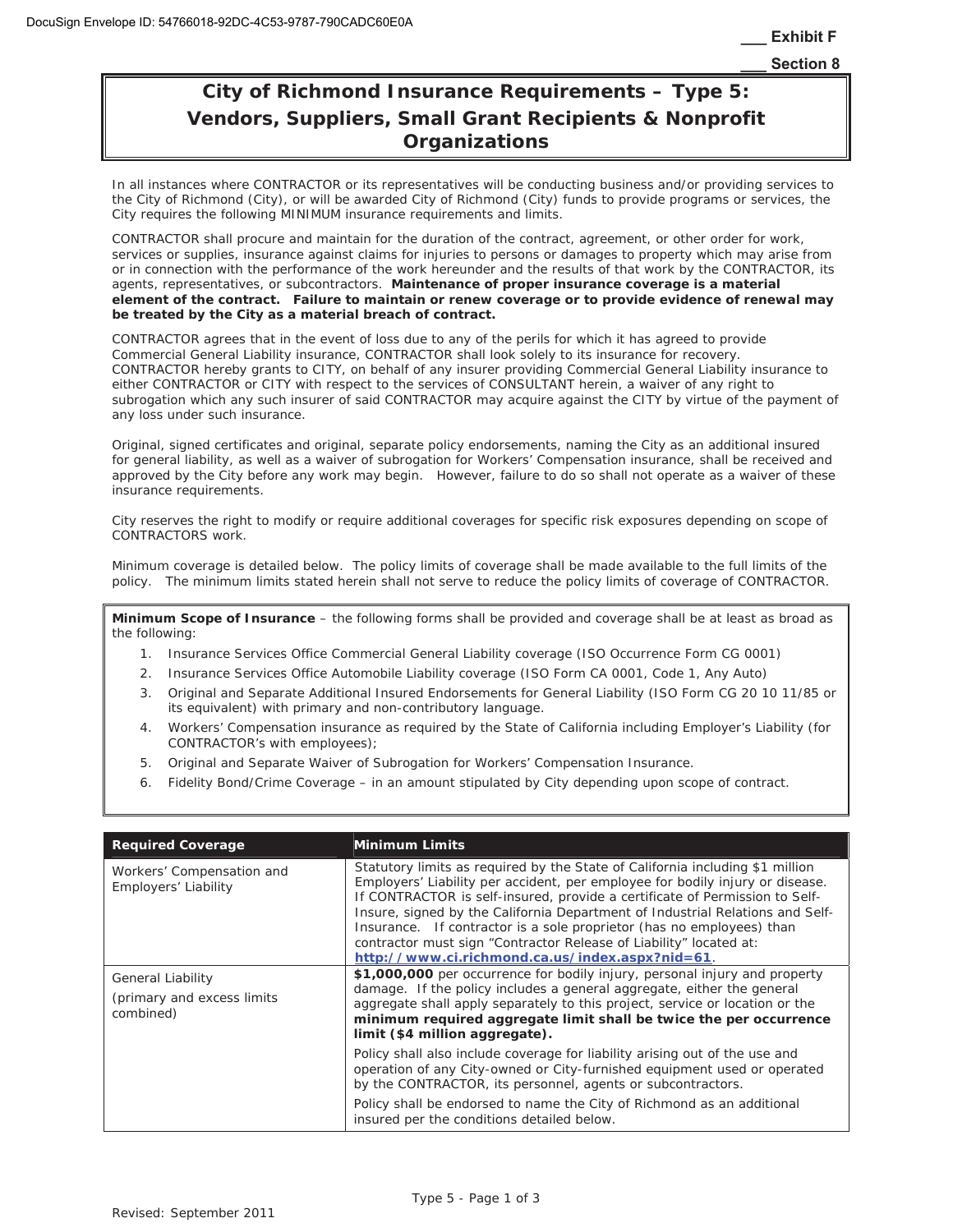# **City of Richmond Insurance Requirements – Type 5: Vendors, Suppliers, Small Grant Recipients & Nonprofit Organizations**

| Automobile Liability (If auto is used.)                               | \$1,000,000 per occurrence for bodily injury and property damage.                                                                                                                                                                                                                                                                                                                                                                                                                                                                                                                                                                                                                                                       |  |  |  |
|-----------------------------------------------------------------------|-------------------------------------------------------------------------------------------------------------------------------------------------------------------------------------------------------------------------------------------------------------------------------------------------------------------------------------------------------------------------------------------------------------------------------------------------------------------------------------------------------------------------------------------------------------------------------------------------------------------------------------------------------------------------------------------------------------------------|--|--|--|
| Fidelity Bond/Crime Coverage<br>(Applies if receiving City<br>funds.) | In an amount stipulated by City depending upon the scope of Contract.<br>(Usually based upon the amount of money the Contractor is handling that<br>could be embezzled over a period of time.)                                                                                                                                                                                                                                                                                                                                                                                                                                                                                                                          |  |  |  |
| <b>Required Policy Conditions</b>                                     |                                                                                                                                                                                                                                                                                                                                                                                                                                                                                                                                                                                                                                                                                                                         |  |  |  |
| <b>Additional Insured Endorsement</b>                                 | Applicable to General Liability Coverage.<br>The City of Richmond, its officers, officials, employees, agents and<br>volunteers are to be named as additional insureds for all liability arising out<br>of the operations by or on behalf of the named insured including bodily<br>injury, deaths and property damage or destruction arising in any respect<br>directly or indirectly in the performance of this contract.<br>ISO form CG 20 10 (11/85) or its equivalent is required. The<br>endorsement must not exclude products and completed operations<br>coverage. If it does, then CG 20 37 (10/01) is also required.<br>SAMPLE ENDORSEMENT can be found at:<br>http://www.ci.richmond.ca.us/index.aspx?nid=61. |  |  |  |
| Waiver of Subrogation<br><b>Endorsement Form</b>                      | Contractor's insurer will provide a Waiver of Subrogation in favor of the City<br>for Workers' Compensation Insurance providing coverage during the life of<br>this contract.<br>SAMPLE ENDORSEMENT can be found at<br>http://www.ci.richmond.ca.us/index.aspx?nid=61.                                                                                                                                                                                                                                                                                                                                                                                                                                                  |  |  |  |
| Primary and Noncontributory                                           | The contractor's insurance coverage must be primary coverage as it pertains<br>to the City, its officers, officials, employees, agents and volunteers. Any<br>insurance or self insurance maintained by the City is wholly separate from<br>the insurance of the contractor and in no way relieves the contractor from its<br>responsibility to provide insurance.                                                                                                                                                                                                                                                                                                                                                      |  |  |  |
| A. M. Best Rating                                                     | A: VII or Better. If the A.M. Best Rating falls below the required rating,<br>CONTRACTOR must replace coverage immediately and provide notice to City.                                                                                                                                                                                                                                                                                                                                                                                                                                                                                                                                                                  |  |  |  |
| Deductibles and Self-Insured<br>Retentions                            | Any deductible or self-insured retention must be declared to and approved<br>by the City. At the option of the City either the insurer shall reduce or<br>eliminate such deductibles or self-insured retention as respects the City or<br>the contractor shall procure a financial guarantee in an amount equal to the<br>deductible or self-insured retention guaranteeing payment of losses and<br>related investigations, claims administration and defense expenses.<br>Contractor is responsible for satisfaction of the deductible and/or self-insured<br>retention for each loss.                                                                                                                                |  |  |  |

### **Umbrella/Excess Liability Policies**

If an Umbrella or Excess Liability Policy is used to meet the liability limits, coverage shall be as broad as specified for underlying coverages and cover those insured in the underlying policies.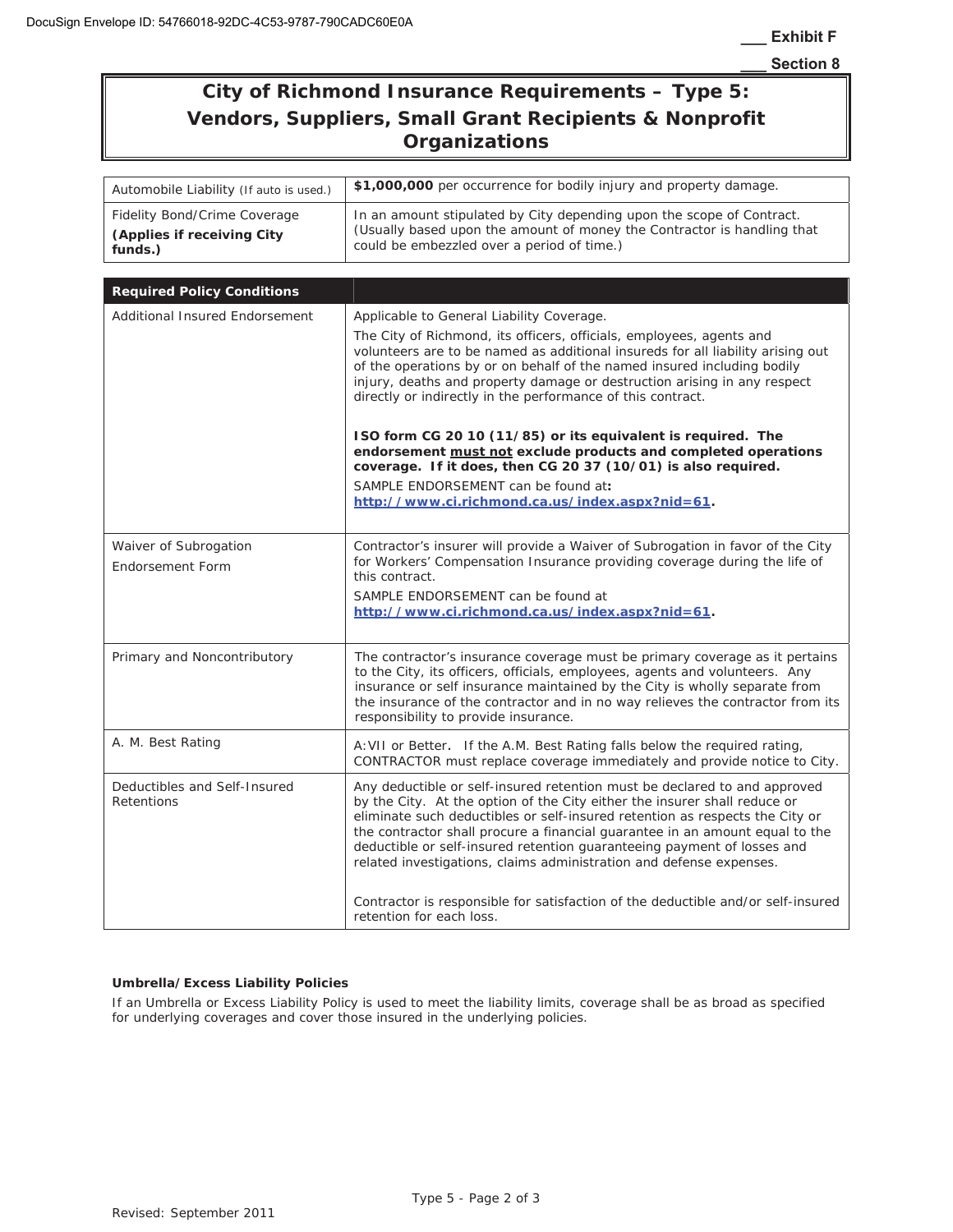# **City of Richmond Insurance Requirements – Type 5: Vendors, Suppliers, Small Grant Recipients & Nonprofit Organizations**

#### **Subcontractors**

CONTRACTOR shall include all subcontractors as insured under its policies or shall furnish to the City for review and approval, separate certificates and endorsements for each subcontractor. All coverage for subcontractors shall be subject to all of the requirements stated herein.

CONTRACTOR agrees to defend and indemnify the City of Richmond for any damage resulting to it from failure of either CONTRACTOR or any subcontractor to take out or maintain the required insurance policies. The fact that insurance is obtained by CONTRACTOR, and/or CONTRACTOR's subcontractors, will not be deemed to release or diminish the liability of CONTRACTOR, including, without limitation, liability under the indemnity provisions of this contract. Damages recoverable by CITY from CONTRACTOR or any third party will not be limited by the amount of the required insurance coverage.

#### **Verification of Coverage**

All original certificates and endorsements shall be received and approved by the City *before work may begin.* The City of Richmond reserves the right to require complete, certified copies of all required insurance policies including endorsements affecting the coverage at any time.

#### **Original insurance certificates and required policy endorsements shall be mailed or delivered to the Designated Project Manager for the City of Richmond.**

Insurance certificates and endorsements may be faxed to the Designated Project Manager. However, Contractor must mail the original certificates and endorsements to Designated Project Manager once faxed.

#### **Continuous Coverage**

CONTRACTOR shall maintain the required insurance for the life of the contract. Should the CONTRACTOR cease to have insurance as required during this time, all work by the CONTRACTOR pursuant to this agreement shall cease until insurance acceptable to the City is provided. In the event that CONTRACTOR fails to comply with the City's insurance requirements, the City may take such action as it deems necessary to protect the City's interests. Such action may include but is not limited to termination of the contract, withholding of payments, or other actions as the City deems appropriate.

If services or the scope of work extend beyond the expiration dates of the required insurance policies initially approved by the City, CONTRACTOR must provide updated certificates and endorsements indicating that the required coverage, terms and conditions are still in place. **Renewal certificates and updated endorsements shall be mailed to the Designated Project Manager.** 

#### **Cancellation**

CONTRACTOR shall ensure that coverage shall not be cancelled, reduced or otherwise materially changed except after thirty (30) days' prior written notice has been given to the City.

#### **Reporting Requirements**

Any failure to comply with reporting or other provisions of the policies including breaches of warranties shall not affect coverage provided to the City, its officers, officials, employees or volunteers.

#### **Consistent with Public Policy**

The insuring provisions, insofar as they may be judged to be against public policy shall be void and unenforceable only to the minimum extent necessary so that the remaining terms and provisions herein may be consistent with public policy and thus enforceable.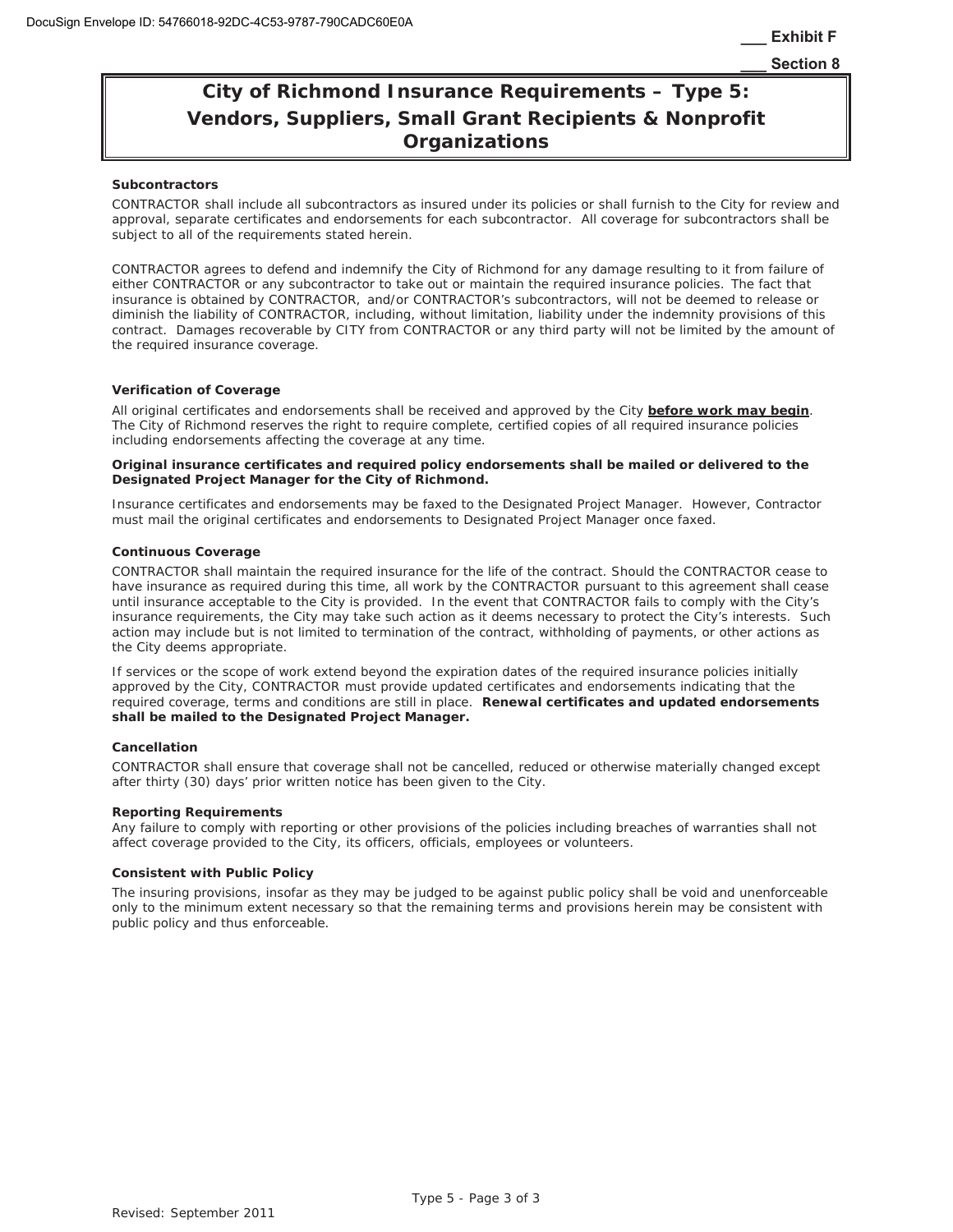# **CERTIFICATE OF LIABILITY INSURANCE DATE (MM/DD/YYYY)**

٦

| ACORD                                                                                                                                                                                                                                                                                                                                                                                                            |     |                              | <b>CERTIFICATE OF LIABILITY INSURANCE</b> |                   |                                       |                            |                                                                                                                                                                      |                   | 4/9/2021                   |
|------------------------------------------------------------------------------------------------------------------------------------------------------------------------------------------------------------------------------------------------------------------------------------------------------------------------------------------------------------------------------------------------------------------|-----|------------------------------|-------------------------------------------|-------------------|---------------------------------------|----------------------------|----------------------------------------------------------------------------------------------------------------------------------------------------------------------|-------------------|----------------------------|
| THIS CERTIFICATE IS ISSUED AS A MATTER OF INFORMATION ONLY AND CONFERS NO RIGHTS UPON THE CERTIFICATE HOLDER. THIS<br>CERTIFICATE DOES NOT AFFIRMATIVELY OR NEGATIVELY AMEND, EXTEND OR ALTER THE COVERAGE AFFORDED BY THE POLICIES<br>BELOW. THIS CERTIFICATE OF INSURANCE DOES NOT CONSTITUTE A CONTRACT BETWEEN THE ISSUING INSURER(S), AUTHORIZED<br>REPRESENTATIVE OR PRODUCER, AND THE CERTIFICATE HOLDER. |     |                              |                                           |                   |                                       |                            |                                                                                                                                                                      |                   |                            |
| IMPORTANT: If the certificate holder is an ADDITIONAL INSURED, the policy(ies) must have ADDITIONAL INSURED provisions or be endorsed.<br>If SUBROGATION IS WAIVED, subject to the terms and conditions of the policy, certain policies may require an endorsement. A statement on                                                                                                                               |     |                              |                                           |                   |                                       |                            |                                                                                                                                                                      |                   |                            |
| this certificate does not confer rights to the certificate holder in lieu of such endorsement(s).                                                                                                                                                                                                                                                                                                                |     |                              |                                           | <b>CONTACT</b>    |                                       |                            |                                                                                                                                                                      |                   |                            |
| <b>PRODUCER</b><br>Arthur J. Gallagher & Co.                                                                                                                                                                                                                                                                                                                                                                     |     |                              |                                           | NAME:             | Jenny Kim                             |                            |                                                                                                                                                                      |                   |                            |
| Insurance Brokers of CA., Inc.                                                                                                                                                                                                                                                                                                                                                                                   |     |                              |                                           |                   | PHONE<br>(A/C, No, Ext): 818.539.8611 |                            | FAX<br>(A/C, No): 818.539.8711                                                                                                                                       |                   |                            |
| 505 N Brand Blvd. Suite 600<br>Glendale CA 91203                                                                                                                                                                                                                                                                                                                                                                 |     |                              |                                           |                   | E-MAIL<br>ADDRESS: Jenny Kim@ajg.com  |                            |                                                                                                                                                                      |                   |                            |
|                                                                                                                                                                                                                                                                                                                                                                                                                  |     |                              |                                           |                   |                                       |                            | INSURER(S) AFFORDING COVERAGE                                                                                                                                        |                   | NAIC#                      |
| <b>INSURED</b>                                                                                                                                                                                                                                                                                                                                                                                                   |     |                              | License#: 0726293<br>HOUSCON-02           |                   |                                       |                            | INSURER A: Nonprofits' Insurance Alliance of CA                                                                                                                      |                   |                            |
| Housing Consortium of the East Bay                                                                                                                                                                                                                                                                                                                                                                               |     |                              |                                           |                   |                                       |                            | <b>INSURER B: Service American Indemnity Company</b>                                                                                                                 |                   | 39152                      |
| 410 7th Street, Suite 203                                                                                                                                                                                                                                                                                                                                                                                        |     |                              |                                           | <b>INSURER C:</b> |                                       |                            |                                                                                                                                                                      |                   |                            |
| Oakland, CA 94607                                                                                                                                                                                                                                                                                                                                                                                                |     |                              |                                           | <b>INSURER D:</b> |                                       |                            |                                                                                                                                                                      |                   |                            |
|                                                                                                                                                                                                                                                                                                                                                                                                                  |     |                              |                                           | <b>INSURER E:</b> |                                       |                            |                                                                                                                                                                      |                   |                            |
| <b>COVERAGES</b>                                                                                                                                                                                                                                                                                                                                                                                                 |     |                              | <b>CERTIFICATE NUMBER: 321716482</b>      | <b>INSURER F:</b> |                                       |                            | <b>REVISION NUMBER:</b>                                                                                                                                              |                   |                            |
| THIS IS TO CERTIFY THAT THE POLICIES OF INSURANCE LISTED BELOW HAVE BEEN ISSUED TO THE INSURED NAMED ABOVE FOR THE POLICY PERIOD                                                                                                                                                                                                                                                                                 |     |                              |                                           |                   |                                       |                            |                                                                                                                                                                      |                   |                            |
| INDICATED. NOTWITHSTANDING ANY REQUIREMENT, TERM OR CONDITION OF ANY CONTRACT OR OTHER DOCUMENT WITH RESPECT TO WHICH THIS<br>CERTIFICATE MAY BE ISSUED OR MAY PERTAIN, THE INSURANCE AFFORDED BY THE POLICIES DESCRIBED HEREIN IS SUBJECT TO ALL THE TERMS,<br>EXCLUSIONS AND CONDITIONS OF SUCH POLICIES. LIMITS SHOWN MAY HAVE BEEN REDUCED BY PAID CLAIMS.                                                   |     |                              |                                           |                   |                                       |                            |                                                                                                                                                                      |                   |                            |
| INSR<br><b>TYPE OF INSURANCE</b><br>LTR                                                                                                                                                                                                                                                                                                                                                                          |     | <b>ADDL SUBR</b><br>INSD WVD | <b>POLICY NUMBER</b>                      |                   | POLICY EFF                            | POLICY EXP<br>(MM/DD/YYYY) | <b>LIMITS</b>                                                                                                                                                        |                   |                            |
| Χ<br><b>COMMERCIAL GENERAL LIABILITY</b><br>Α                                                                                                                                                                                                                                                                                                                                                                    | Y   | Y                            | 2020-10963                                |                   | 4/15/2020                             | 4/15/2021                  | EACH OCCURRENCE                                                                                                                                                      | \$1,000,000       |                            |
| X<br>CLAIMS-MADE<br><b>OCCUR</b>                                                                                                                                                                                                                                                                                                                                                                                 |     |                              |                                           |                   |                                       |                            | <b>DAMAGE TO RENTED</b><br>PREMISES (Ea occurrence)                                                                                                                  | \$500,000         |                            |
|                                                                                                                                                                                                                                                                                                                                                                                                                  |     |                              |                                           |                   |                                       |                            | MED EXP (Any one person)                                                                                                                                             | \$20,000          |                            |
|                                                                                                                                                                                                                                                                                                                                                                                                                  |     |                              |                                           |                   |                                       |                            | PERSONAL & ADV INJURY                                                                                                                                                | \$1,000,000       |                            |
| GEN'L AGGREGATE LIMIT APPLIES PER:                                                                                                                                                                                                                                                                                                                                                                               |     |                              |                                           |                   |                                       |                            | <b>GENERAL AGGREGATE</b>                                                                                                                                             | \$3,000,000       |                            |
| PRO-<br>JECT<br>Х<br>X.<br><b>POLICY</b><br>LOC<br>OTHER:                                                                                                                                                                                                                                                                                                                                                        |     |                              |                                           |                   |                                       |                            | PRODUCTS - COMP/OP AGG                                                                                                                                               | \$3,000,000<br>\$ |                            |
| A<br><b>AUTOMOBILE LIABILITY</b>                                                                                                                                                                                                                                                                                                                                                                                 |     |                              | 2020-10963                                |                   | 4/15/2020                             | 4/15/2021                  | <b>COMBINED SINGLE LIMIT</b><br>(Ea accident)                                                                                                                        | \$1,000,000       |                            |
| ANY AUTO                                                                                                                                                                                                                                                                                                                                                                                                         |     |                              |                                           |                   |                                       |                            | BODILY INJURY (Per person)                                                                                                                                           | \$                |                            |
| OWNED<br>SCHEDULED<br><b>AUTOS ONLY</b><br><b>AUTOS</b>                                                                                                                                                                                                                                                                                                                                                          |     |                              |                                           |                   |                                       |                            | BODILY INJURY (Per accident)                                                                                                                                         | \$                |                            |
| NON-OWNED<br><b>HIRED</b><br>X<br>X<br><b>AUTOS ONLY</b><br><b>AUTOS ONLY</b>                                                                                                                                                                                                                                                                                                                                    |     |                              |                                           |                   |                                       |                            | PROPERTY DAMAGE<br>(Per accident)                                                                                                                                    | \$                |                            |
|                                                                                                                                                                                                                                                                                                                                                                                                                  |     |                              |                                           |                   |                                       |                            | Comp & Collision                                                                                                                                                     | \$500/\$500       |                            |
| X<br>A<br><b>UMBRELLA LIAB</b><br>Х<br><b>OCCUR</b>                                                                                                                                                                                                                                                                                                                                                              |     |                              | 2020-10963-UMB                            |                   | 4/15/2020                             | 4/15/2021                  | EACH OCCURRENCE                                                                                                                                                      | \$3,000,000       |                            |
| <b>EXCESS LIAB</b><br><b>CLAIMS-MADE</b>                                                                                                                                                                                                                                                                                                                                                                         |     |                              |                                           |                   |                                       |                            | <b>AGGREGATE</b>                                                                                                                                                     | \$3,000,000       |                            |
| <b>DED</b><br><b>RETENTION \$</b>                                                                                                                                                                                                                                                                                                                                                                                |     |                              |                                           |                   |                                       |                            |                                                                                                                                                                      | \$                |                            |
| <b>WORKERS COMPENSATION</b><br>B<br>AND EMPLOYERS' LIABILITY                                                                                                                                                                                                                                                                                                                                                     |     | Y                            | SATIS0428400                              |                   | 4/1/2021                              | 4/1/2022                   | OTH-<br>х<br><b>STATUTE</b><br>ER                                                                                                                                    |                   |                            |
| Y/N<br>ANYPROPRIETOR/PARTNER/EXECUTIVE                                                                                                                                                                                                                                                                                                                                                                           | N/A |                              |                                           |                   |                                       |                            | E.L. EACH ACCIDENT                                                                                                                                                   | \$1,000,000       |                            |
| OFFICER/MEMBER EXCLUDED?<br>(Mandatory in NH)                                                                                                                                                                                                                                                                                                                                                                    |     |                              |                                           |                   |                                       |                            | E.L. DISEASE - EA EMPLOYEE   \$1,000,000                                                                                                                             |                   |                            |
| If yes, describe under<br>DESCRIPTION OF OPERATIONS below                                                                                                                                                                                                                                                                                                                                                        |     |                              |                                           |                   |                                       |                            | E.L. DISEASE - POLICY LIMIT                                                                                                                                          | \$1,000,000       |                            |
| Directors & Officers Liability<br>A                                                                                                                                                                                                                                                                                                                                                                              |     |                              | 2020-10963-DO                             |                   | 4/15/2020                             | 4/15/2021                  | Per Claim<br>Aggregate<br>Retention                                                                                                                                  | \$0               | \$1,000,000<br>\$1,000,000 |
| DESCRIPTION OF OPERATIONS / LOCATIONS / VEHICLES (ACORD 101, Additional Remarks Schedule, may be attached if more space is required)<br>Nonprofits' Insurance Alliance of CA - A.M. Best #: 011845                                                                                                                                                                                                               |     |                              |                                           |                   |                                       |                            |                                                                                                                                                                      |                   |                            |
|                                                                                                                                                                                                                                                                                                                                                                                                                  |     |                              |                                           |                   |                                       |                            |                                                                                                                                                                      |                   |                            |
| Policy: Professional Liability<br>Policy#: 2020-10963<br>Carrier: Nonprofits' Insurance Alliance of CA                                                                                                                                                                                                                                                                                                           |     |                              |                                           |                   |                                       |                            |                                                                                                                                                                      |                   |                            |
| Policy Term: 4/15/2020 To 4/15/2021<br>Per Claim: \$1,000,000 / Aggregate: \$3,000,000                                                                                                                                                                                                                                                                                                                           |     |                              |                                           |                   |                                       |                            |                                                                                                                                                                      |                   |                            |
| See Attached                                                                                                                                                                                                                                                                                                                                                                                                     |     |                              |                                           |                   |                                       |                            |                                                                                                                                                                      |                   |                            |
| <b>CERTIFICATE HOLDER</b>                                                                                                                                                                                                                                                                                                                                                                                        |     |                              |                                           |                   | <b>CANCELLATION</b>                   |                            |                                                                                                                                                                      |                   |                            |
| City of Richmond                                                                                                                                                                                                                                                                                                                                                                                                 |     |                              |                                           |                   |                                       |                            | SHOULD ANY OF THE ABOVE DESCRIBED POLICIES BE CANCELLED BEFORE<br>THE EXPIRATION DATE THEREOF, NOTICE WILL BE DELIVERED IN<br>ACCORDANCE WITH THE POLICY PROVISIONS. |                   |                            |
| 450 Civic Center Plaza, 2nd Floor<br>Richmond, CA 94804                                                                                                                                                                                                                                                                                                                                                          |     |                              |                                           |                   | <b>AUTHORIZED REPRESENTATIVE</b>      |                            |                                                                                                                                                                      |                   |                            |
|                                                                                                                                                                                                                                                                                                                                                                                                                  |     |                              |                                           |                   |                                       |                            | © 1988-2015 ACORD CORPORATION. All rights reserved.                                                                                                                  |                   |                            |

**The ACORD name and logo are registered marks of ACORD**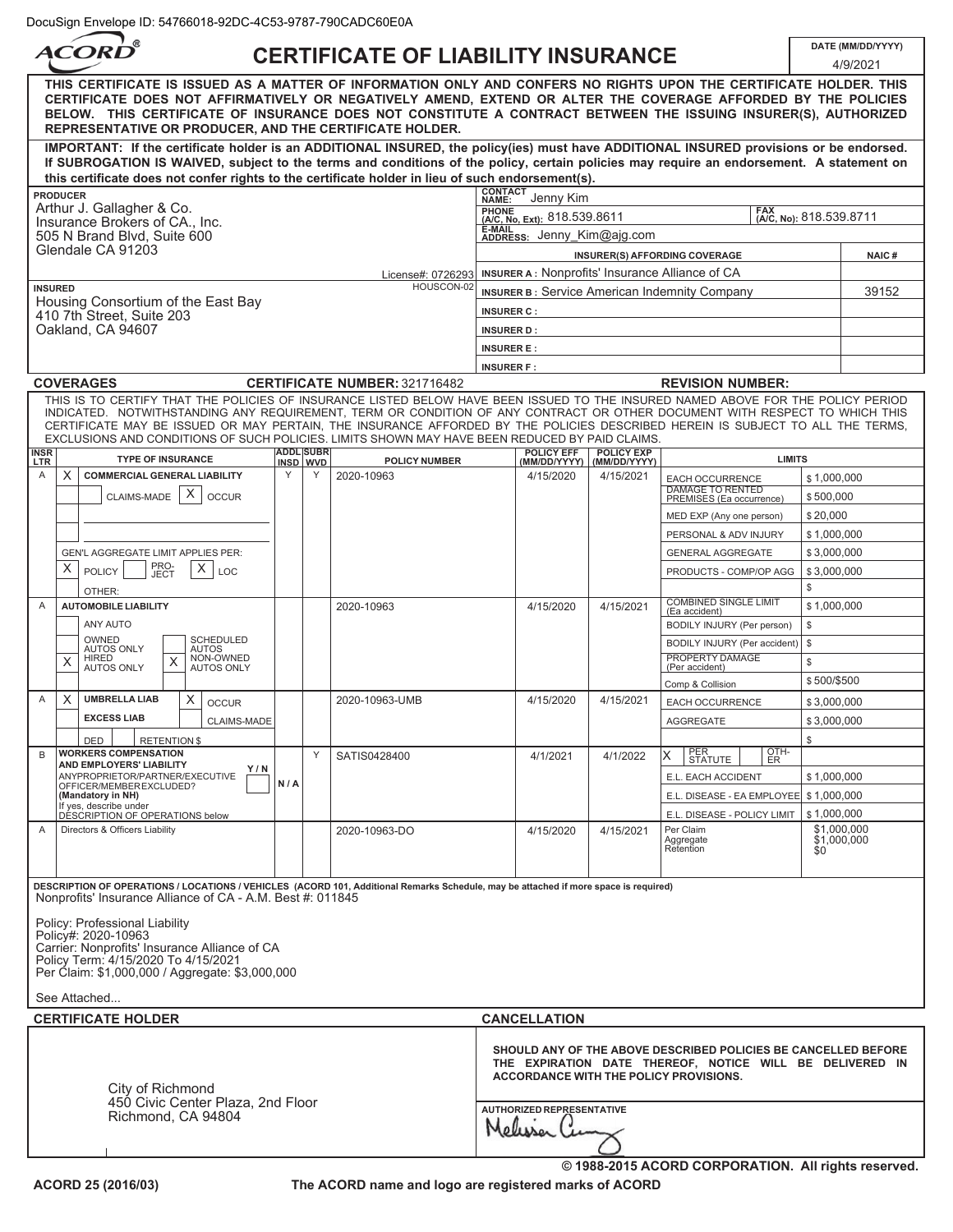|                                                                                                                                                                                                                                                                                                                                                                                                                                                            | <b>AGENCY CUSTOMER ID: HOUSCON-02</b>                                                |             |
|------------------------------------------------------------------------------------------------------------------------------------------------------------------------------------------------------------------------------------------------------------------------------------------------------------------------------------------------------------------------------------------------------------------------------------------------------------|--------------------------------------------------------------------------------------|-------------|
| ACO                                                                                                                                                                                                                                                                                                                                                                                                                                                        | $LOC#$ :<br><b>ADDITIONAL REMARKS SCHEDULE</b>                                       | Page 1 of 1 |
| <b>AGENCY</b>                                                                                                                                                                                                                                                                                                                                                                                                                                              | <b>NAMED INSURED</b>                                                                 |             |
| Arthur J. Gallagher & Co.<br><b>POLICY NUMBER</b>                                                                                                                                                                                                                                                                                                                                                                                                          | Housing Consortium of the East Bay<br>410 7th Street, Suite 203<br>Oakland, CA 94607 |             |
| <b>NAIC CODE</b><br><b>CARRIER</b>                                                                                                                                                                                                                                                                                                                                                                                                                         |                                                                                      |             |
|                                                                                                                                                                                                                                                                                                                                                                                                                                                            | <b>EFFECTIVE DATE:</b>                                                               |             |
| <b>ADDITIONAL REMARKS</b>                                                                                                                                                                                                                                                                                                                                                                                                                                  |                                                                                      |             |
| THIS ADDITIONAL REMARKS FORM IS A SCHEDULE TO ACORD FORM,<br>FORM TITLE: CERTIFICATE OF LIABILITY INSURANCE<br>25<br><b>FORM NUMBER:</b>                                                                                                                                                                                                                                                                                                                   |                                                                                      |             |
| Policy: Sexual Abuse Liability<br>Policy#: 2020-10963<br>Carrier: Nonprofits' Insurance Alliance of CA<br>Policy Term: 4/15/2020 To 4/15/2021<br>Per Claim: \$1,000,000 / Aggregate: \$1,000,000<br>Policy: Crime<br>Policy#: 2020-10963-PROP<br>Carrier: Nonprofits' Insurance Alliance of CA<br>Policy Term: 4/15/2020 To 4/15/2021<br>Employee Theft: Limit: \$50,000 / Deductible: \$500<br>Forgery or alteration: Limit: \$50,000 / Deductible: \$500 |                                                                                      |             |
| Named Insured: Housing Consortium of the East Bay; Inclusive Communities East Bay, LLC; Magnolia Terrace, LLC; Mentally Handicapped Childrens<br>Organization, Inc., Luella Fuller Group Home; Tri-Valley BMR, LLC; Ashland NSP, LLC, Fairview Homes, LLC.                                                                                                                                                                                                 |                                                                                      |             |
| of cancellation for non-payment of premium and thirty (30) days in advance for any other cancellation or policy change. Endorsements to follow.                                                                                                                                                                                                                                                                                                            |                                                                                      |             |

**ACORD 101 (2008/01)**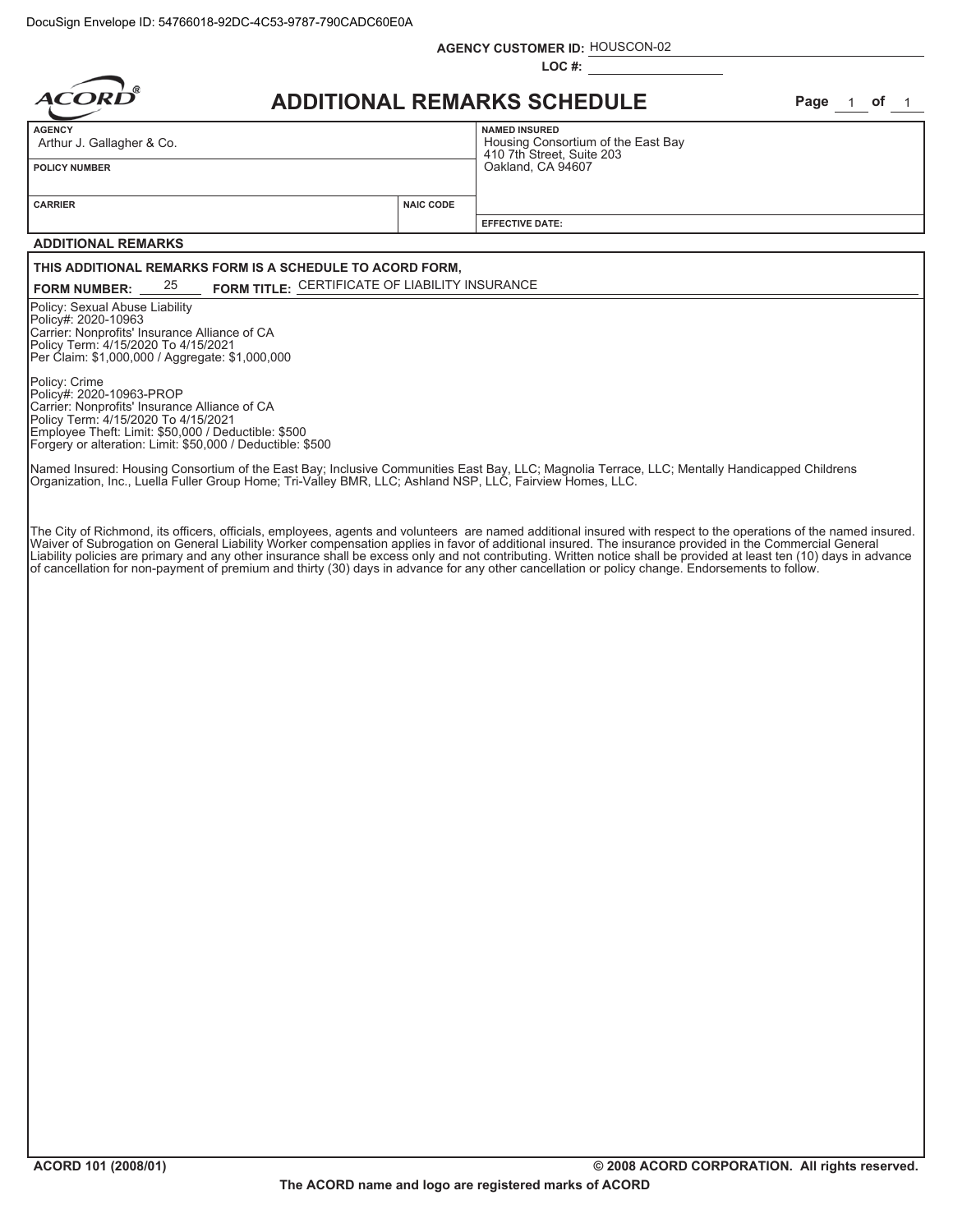NAMED INSURED: Housing Consortium of the East Bay; Inclusive

Communities\*



A Head for Insurance. A Heart for Nonprofits.

THIS ENDORSEMENT CHANGES THE POLICY. PLEASE READ IT CAREFULLY.

# **WAIVER OF TRANSFER OF RIGHTS OF RECOVERY AGAINST OTHERS (WAIVER OF SUBROGATION)**

This endorsement modifies insurance provided under the following:

COMMERCIAL GENERAL LIABILITY COVERAGE PART SOCIAL SERVICE PROFESSIONAL LIABILITY COVERAGE FORM

### **SCHEDULE**

**Name of Person or Organization:**

Where you are so required in a written contract or agreement currently in effect or becoming effective during the term of this policy, we waive any right of recovery we may have against that person or organization, who may be named in the schedule above, because of payments we make for injury or damage.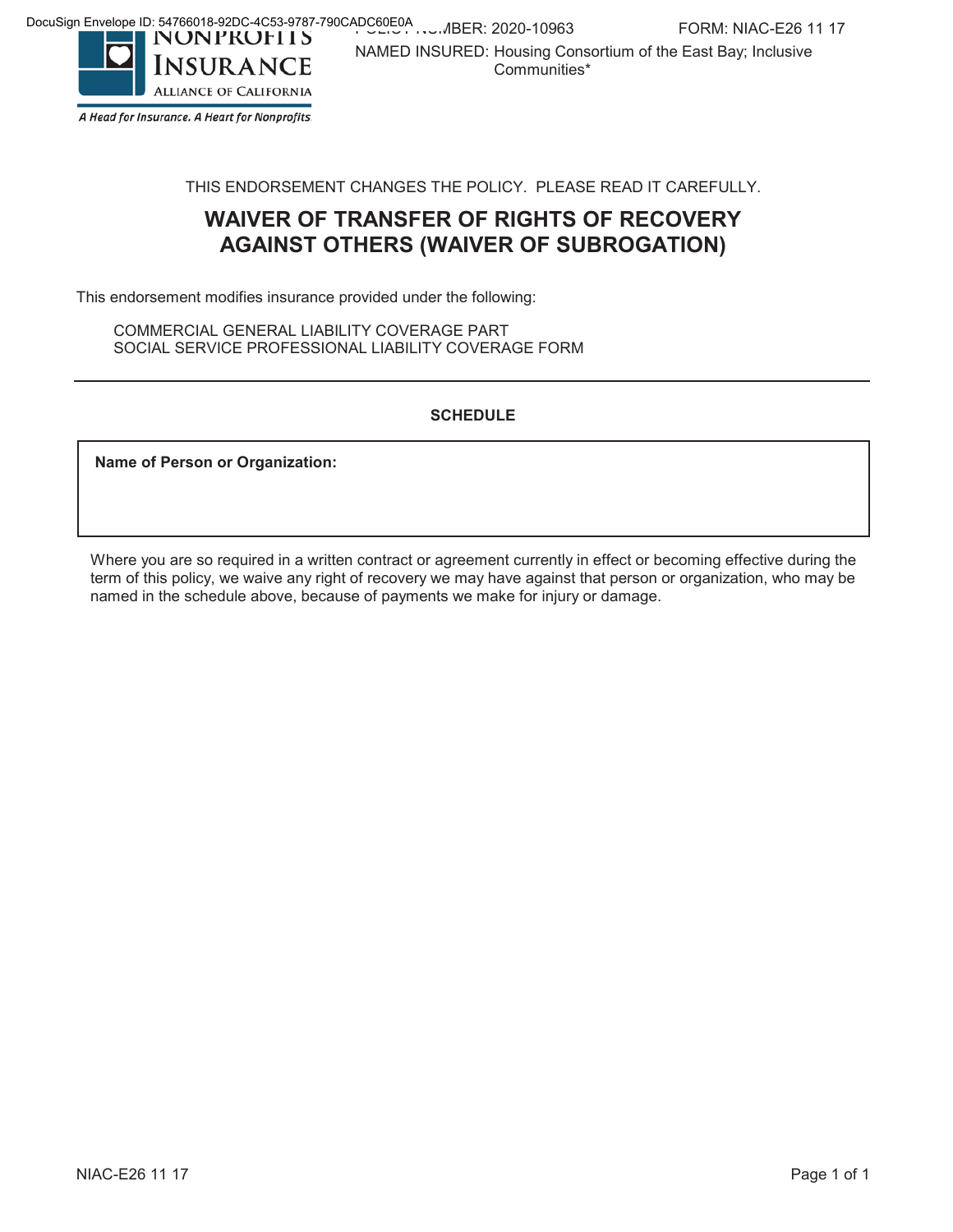

A Head for Insurance. A Heart for Nonprofits.

POLICY NUMBER: 2020-10963

### THIS ENDORSEMENT CHANGES THE POLICY. PLEASE READ IT CAREFULLY.

# **ADDITIONAL INSURED PRIMARY AND NON-CONTRIBUTORY ENDORSEMENT FOR PUBLIC ENTITIES**

This endorsement modifies insurance provided under the following:

COMMERCIAL GENERAL LIABILITY COVERAGE PART

### **SCHEDULE**

**Name of Person or Organization:**

**A. Section II – WHO IS AN INSURED** is amended to include:

**4.** Any public entity as an additional insured, and the officers, officials, employees, agents and/or volunteers of that public entity, as applicable, who may be named in the Schedule above, when you have agreed in a written contract or written agreement presently in effect or becoming effective during the term of this policy, that such public entity and/or its officers, officials, employees, agents and/or volunteers be added as an additional insured(s) on your policy, but only with respect to liability for "bodily injury", "property damage" or "personal and advertising injury" caused, in whole or in part, by:

- **a.** Your negligent acts or omissions; or
- **b.** The negligent acts or omissions of those acting on your behalf;

in the performance of your ongoing operations.

No such public entity or individual is an additional insured for liability arising out of the sole negligence by that public entity or its designated individuals. The additional insured status will not be afforded with respect to liability arising out of or related to your activities as a real estate manager for that person or organization.

### **B. Section III – LIMITS OF INSURANCE** is amended to include:

**8.** The limits of insurance applicable to the public entity and applicable individuals identified as an additional insured(s) pursuant to Provision A.4. above, are those specified in the written contract between you and that public entity, or the limits available under this policy, whichever are less. These limits are part of and not in addition to the limits of insurance under this policy.

### **C.** With respect to the insurance provided to the additional insured(s), **Condition 4. Other Insurance of SECTION IV – COMMERCIAL GENERAL LIABILITY CONDITIONS** is replaced by the following:

### **4. Other Insurance**

#### **a. Primary Insurance**

This insurance is primary if you have agreed in a written contract or written agreement:

(1) That this insurance be primary. If other insurance is also primary, we will share with all that other insurance as described in **c.** below; or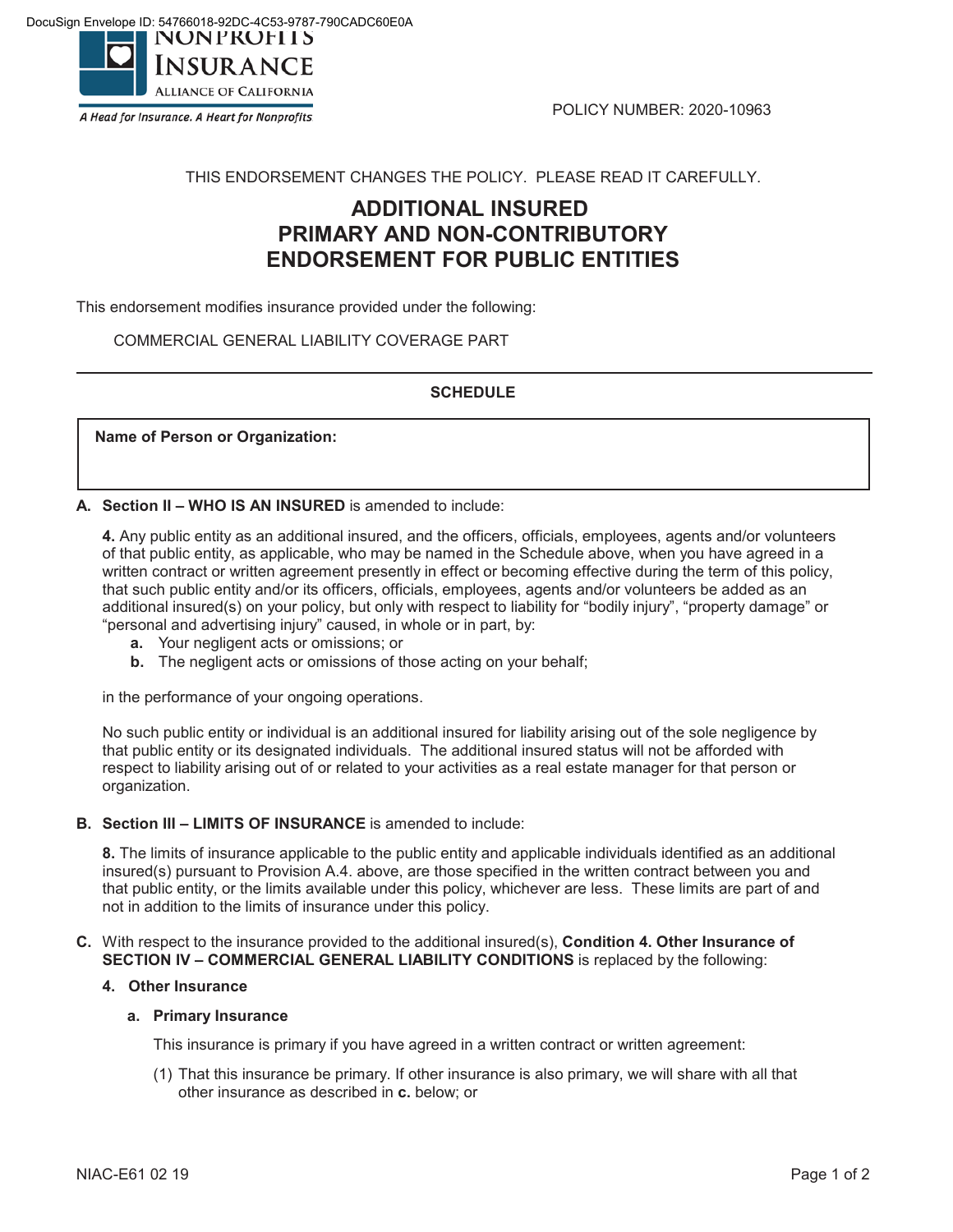

A Head for Insurance. A Heart for Nonprofits.

POLICY NUMBER: 2020-10963

(2) The coverage afforded by this insurance is primary and non-contributory with the additional insured(s)' own insurance.

Paragraphs (1) and (2) do not apply to other insurance to which the additional insured(s) has been added as an additional insured or to other insurance described in paragraph **b.** below.

### **b. Excess Insurance**

This insurance is excess over:

- 1. Any of the other insurance, whether primary, excess, contingent or on any other basis:
	- (a) That is Fire, Extended Coverage, Builder's Risk, Installation Risk or similar coverage for "your work";
	- (b) That is fire, lightning, or explosion insurance for premises rented to you or temporarily occupied by you with permission of the owner;
	- (c) That is insurance purchased by you to cover your liability as a tenant for "property damage" to premises temporarily occupied by you with permission of the owner; or
	- (d) If the loss arises out of the maintenance or use of aircraft, "autos" or watercraft to the extent not subject to Exclusion **g.** of **SECTION I – COVERAGE A – BODILY INJURY AND PROPERTY DAMAGE**.
	- (e) Any other insurance available to an additional insured(s) under this Endorsement covering liability for damages which are subject to this endorsement and for which the additional insured(s) has been added as an additional insured by that other insurance.
- (1) When this insurance is excess, we will have no duty under Coverages **A** or **B** to defend the additional insured(s) against any "suit" if any other insurer has a duty to defend the additional insured(s) against that "suit". If no other insurer defends, we will undertake to do so, but we will be entitled to the additional insured(s)' rights against all those other insurers.
- (2) When this insurance is excess over other insurance, we will pay only our share of the amount of the loss, if any, that exceeds the sum of:
	- (a) The total amount that all such other insurance would pay for the loss in the absence of this insurance; and
	- (b) The total of all deductible and self-insured amounts under all that other insurance.
- (3) We will share the remaining loss, if any, with any other insurance that is not described in this **Excess Insurance** provision and was not bought specifically to apply in excess of the Limits of Insurance shown in the Declarations of this Coverage Part.

### **c. Methods of Sharing**

If all of the other insurance available to the additional insured(s) permits contribution by equal shares, we will follow this method also. Under this approach each insurer contributes equal amounts until it has paid its applicable limit of insurance or none of the loss remains, whichever comes first.

If any other the other insurance available to the additional insured(s) does not permit contribution by equal shares, we will contribute by limits. Under this method, each insurer's share is based on the ratio of its applicable limit of insurance to the total applicable limits of insurance of all insurers.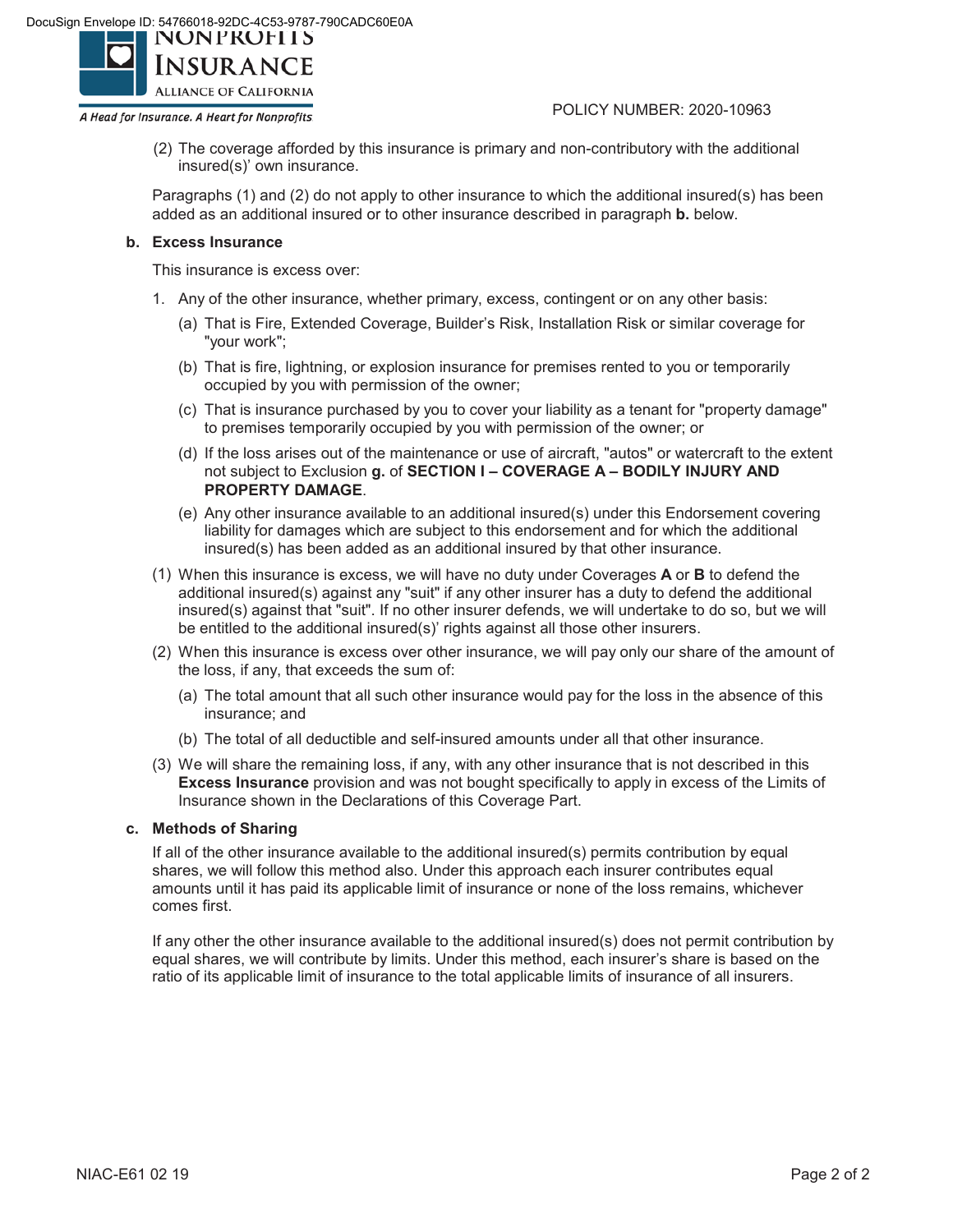POLICY NUMBER: 2020-10963 Named Insured: Housing Consortium of the East Bay; Inclusive Communities\*

THIS ENDORSEMENT CHANGES THE POLICY. PLEASE READ IT CAREFULLY.

# **ADDITIONAL INSURED - OWNERS, LESSEES OR CONTRACTORS - SCHEDULED PERSON OR ORGANIZATION**

This endorsement modifies insurance provided under the following:

### COMMERCIAL GENERAL LIABILITY COVERAGE PART

**SCHEDULE** 

| <b>Name Of Additional Insured Person(s)</b><br>Or Organization(s)                                      | <b>Location(s) Of Covered Operations</b> |  |  |
|--------------------------------------------------------------------------------------------------------|------------------------------------------|--|--|
| The City of Richmond, its officers, officials,<br>employees, agents and volunteers                     | All insured premises and operations.     |  |  |
| Information required to complete this Schedule, if not shown above, will be shown in the Declarations. |                                          |  |  |

- A. Section II Who Is An Insured is amended to include as an additional insured the person(s) or organization(s) shown in the Schedule, but only with respect to liability for "bodily injury", "property damage" or "personal and advertising injury" caused, in whole or in part, by:
	- 1. Your acts or omissions; or
	- 2. The acts or omissions of those acting on your behalf;

in the performance of your ongoing operations for the additional insured(s) at the location(s) designated above

However:

1. The insurance afforded to such additional insured only applies to the extent permitted by law; and

- 2. If coverage provided to the additional insured is required by a contract or agreement, the insurance afforded to such additional insured will not be broader than that which you are required by the contract or agreement to provide for such additional insured.
- **B.** With respect to the insurance afforded to these additional insureds, the following additional exclusions apply:

This insurance does not apply to "bodily injury" or "property damage" occurring after:

1. All work, including materials, parts or equipment furnished in connection with such work, on the project (other than service, maintenance or repairs) to be performed by or on behalf of the additional insured(s) at the location of the covered operations has been completed; or